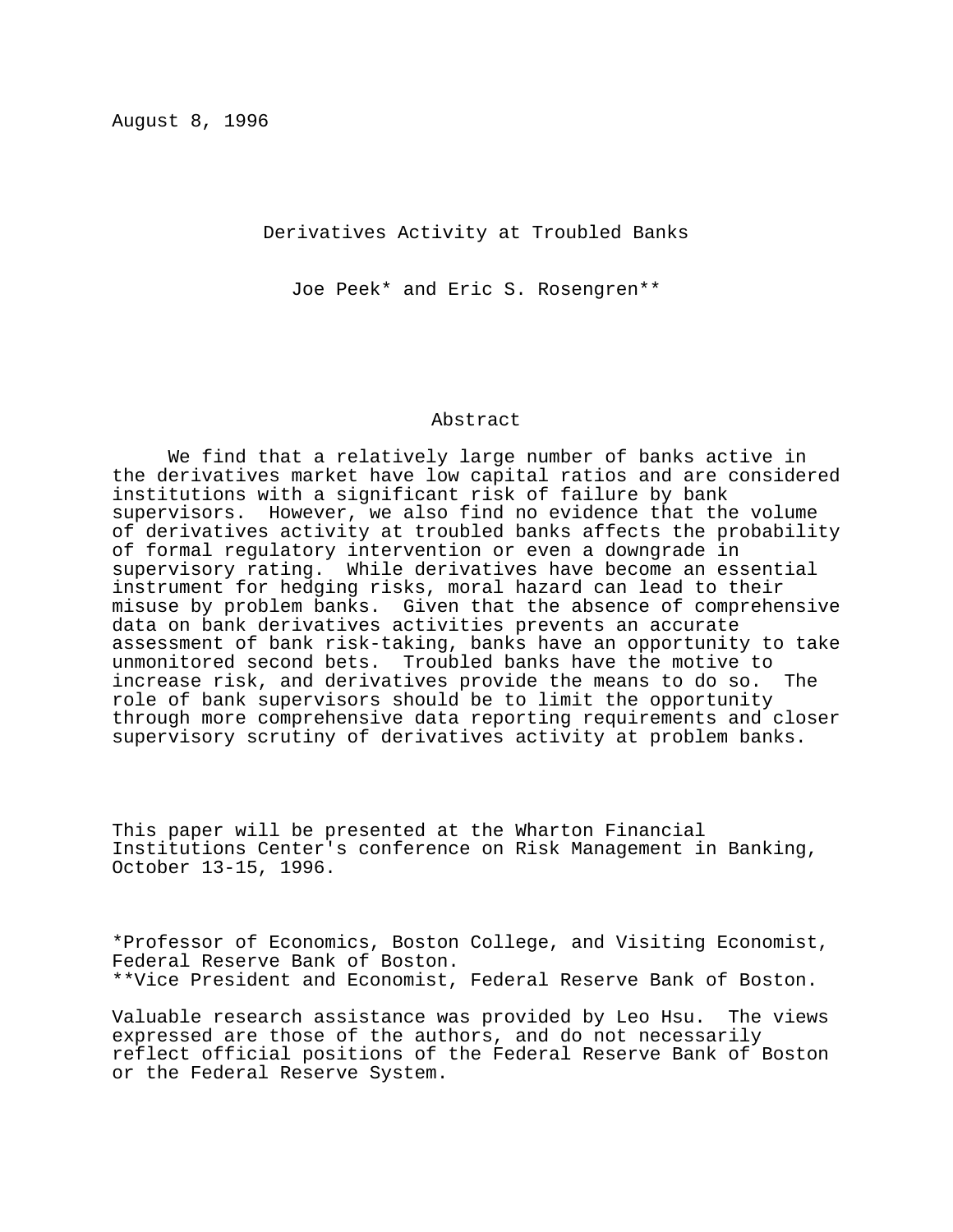### Derivatives Activity at Troubled Banks

Explosive growth in derivatives activity has been fueled by financial market innovations and the need to actively manage the interest rate and exchange rate risks inherent in the operations of large financial intermediaries. Derivatives are now an essential element of financial activity, enabling intermediaries to hedge market risks more efficiently. However, they also can entail risks to both the bank and the banking system. These risks are magnified if troubled banks, with a strong incentive to speculate, take derivatives positions that could result in losses sufficient to imperil not only the institution, but also financial markets more generally.

A number of banks actively engaged in derivatives markets have had financial difficulties in recent years. Those difficulties resulted primarily from problem real estate loans rather than derivatives activity. However, whatever the original source of the problem, derivatives offer an opportunity to place large second bets, once a bank has financial difficulties.

The recent losses at Barings, Daiwa, and Sumitomo highlight the fact that derivatives positions are difficult to monitor and that even a few individual traders can generate substantial losses. Thus, although it does not appear that banks have used derivatives to place second bets, the potential for doing so should be a concern. This is particularly the case given that banks active in derivatives markets have been more likely to be undercapitalized, compared to those banks not engaged in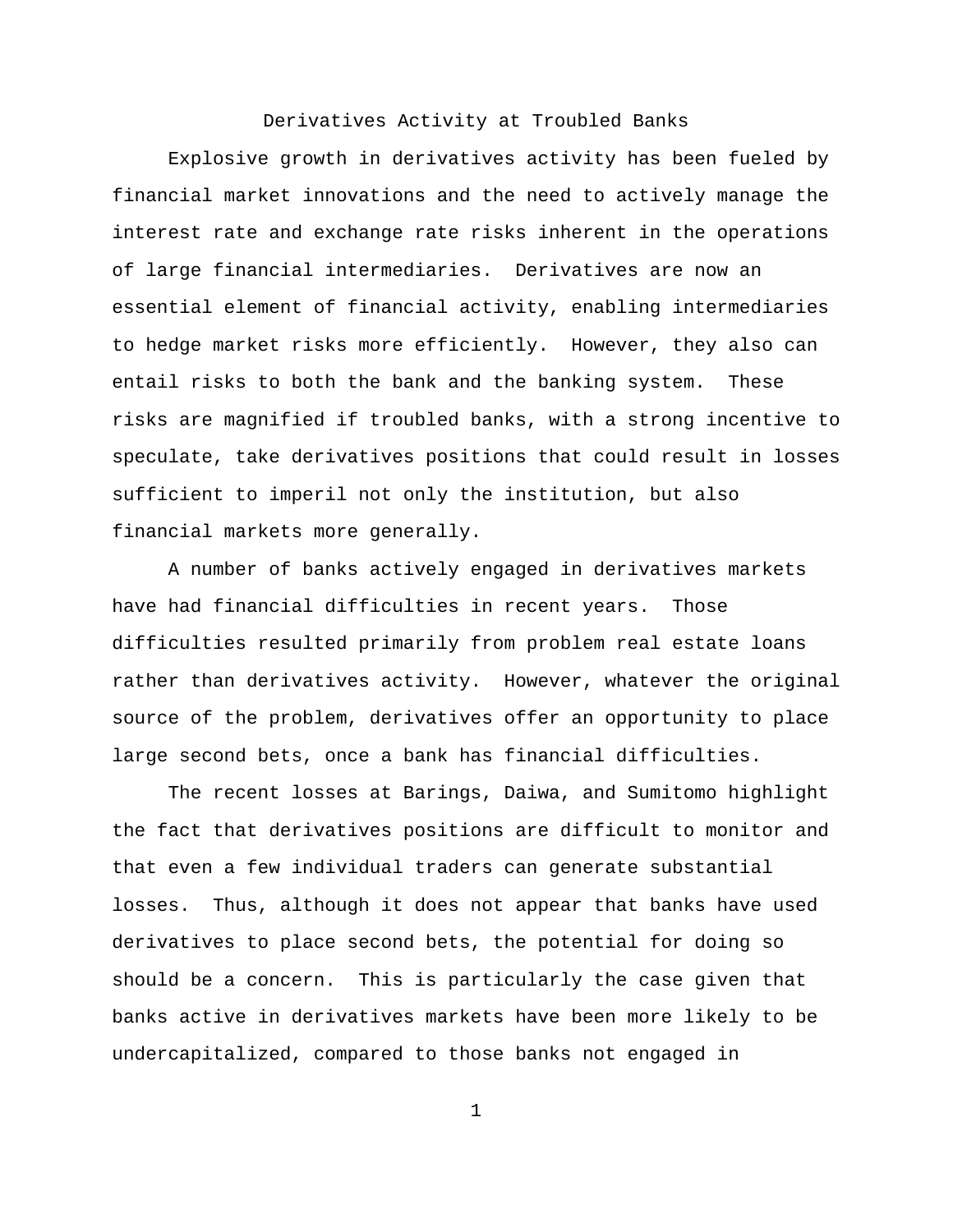derivatives activity. In addition, a significant percentage of large banks engaged in derivatives activity in the first half of this decade have received a formal regulatory action, which reflects a perception by examiners of a significant risk of failure.

The fact that many financially troubled institutions engage in potentially speculative activities should be of particular concern following the recent savings and loan debacle, in which institutions having low capital and backed by deposit insurance similarly had the motive, the means, and the opportunity to take large risks. The widespread losses in the savings and loan industry led to supervisory and legislative changes intended to reduce moral hazard problems in the future. While these changes have led to more frequent and more comprehensive oversight of banking institutions, their primary focus is on-balance-sheet risks. This increased attention may have been a factor in the subsequent movement of an increasing amount of bank activity off their balance sheets.

We find no evidence that derivatives activity has been a factor in formal regulatory intervention or even in downgrades of supervisory ratings of banks. Typically, derivatives activity is hardly, if at all, mentioned explicitly in formal regulatory actions, while lending activity, loan monitoring, and reserves for problem loans are usually discussed exhaustively. This may reflect the fact that most banking problems in the early 1990s pre-dated some of the more highly publicized problems with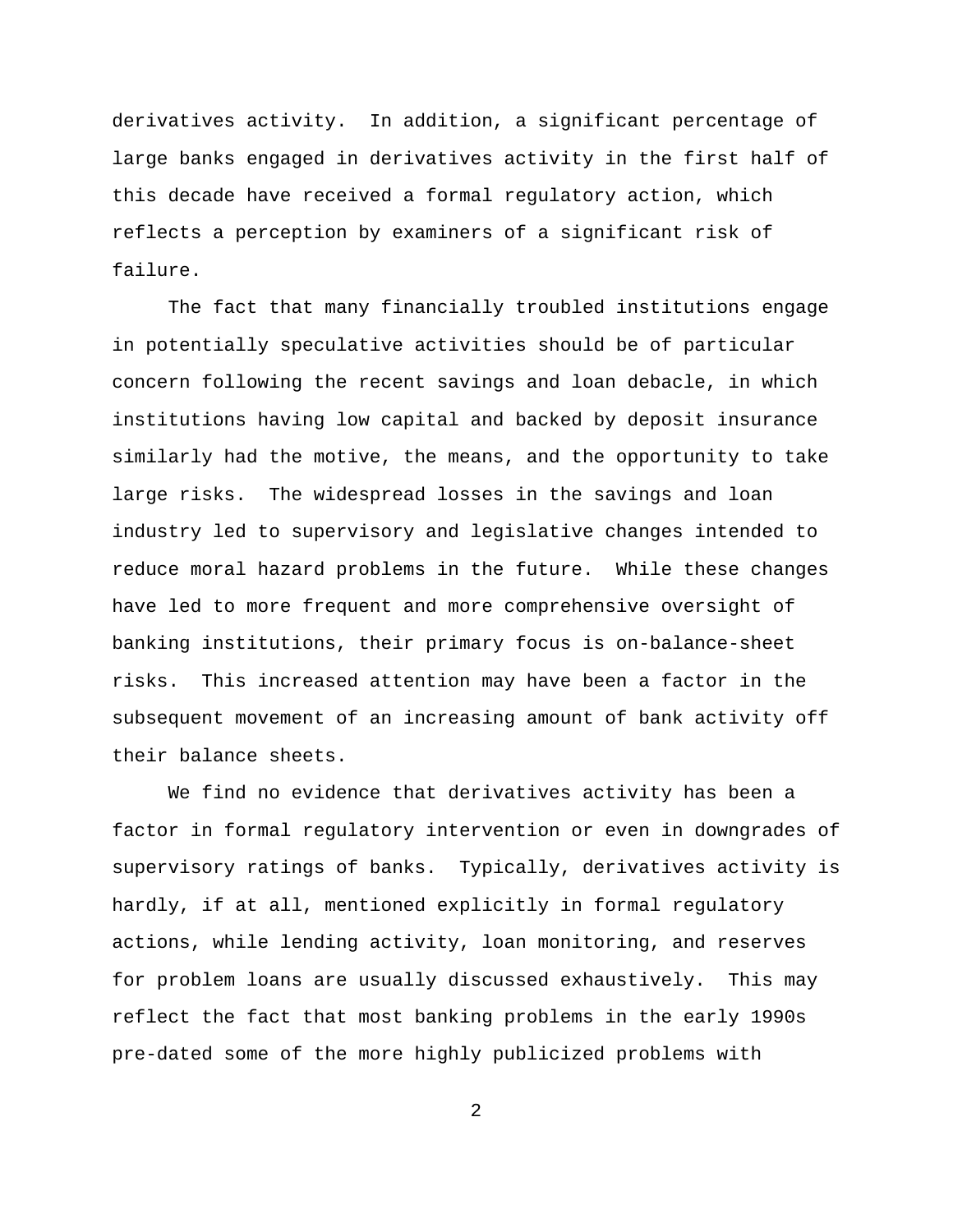derivatives, and they do not appear to have resulted in the troubled banks using derivatives to place second bets. But, if the purpose of the regulatory action is to reduce the probability that a problem bank will fail, and to limit the cost to the deposit insurance fund if the bank does eventually fail, the omission of any discussion of off-balance-sheet activity in formal actions may be a serious shortcoming.

Insufficient regulatory attention to derivatives activity at problem banks may fail to prevent speculative excesses that are recognized only as a consequence of a bet lost, rather than as the outcome of monitoring that can reveal a bet taken. Bank Call Report data are not sufficiently detailed to reveal the extent to which bank derivatives activity affects the overall risk of bank portfolios. The limitations of off-site monitoring and the lack of attention to derivatives in earlier formal regulatory actions suggest that supervisors should focus greater attention on offbalance-sheet activity of troubled institutions. Troubled banks not only have the motive to place second bets and the means to do so, derivatives, but appear also to have the opportunity.

The first section of this paper discusses the use of offsite and on-site examinations to monitor bank risk, particularly for derivatives. The second section describes the financial health of institutions engaged in derivatives activity. The third section examines whether derivatives activity affects supervisory ratings or supervisory intervention. The final section considers possible policy issues.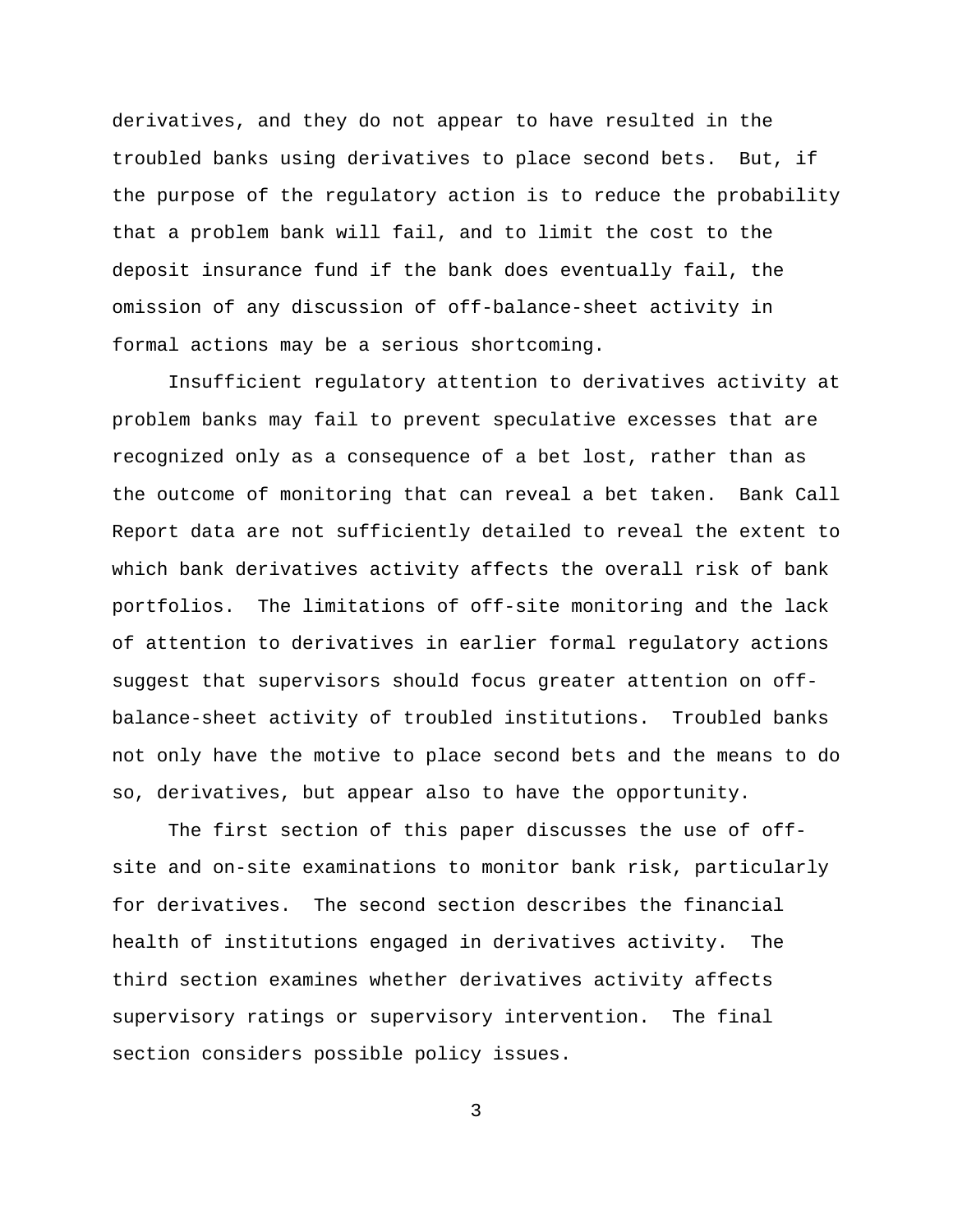I. Overview of Derivatives Activity and Supervisory Oversight

Banks have been aggressively expanding their use of derivatives. Derivatives allow banks to actively manage the interest rate risk and exchange rate risk inherent in the normal course of their business. Holding loans denominated in foreign currencies and making loans funded with deposits of a shorter maturity make banks susceptible to fluctuations in exchange rates or interest rates, and derivatives can provide a cost-effective means to manage such interest rate and exchange rate risk. However, other less benign explanations for the observed expansion have also been suggested.

Boyd and Gertler (1993) have argued that increased competition has caused large banks to adopt riskier portfolios. One way to increase risk (and hopefully return) is through offbalance-sheet activities such as derivatives (Koppenhaver and Stover 1991; Avery and Berger 1991). However, a careful examination of derivatives use as a tool to increase or decrease risk is severely handicapped by the very limited availability of information on bank derivatives activity.

The primary source of information on the derivatives activity of banks is the quarterly Call Report. Unfortunately, Call Report information is inadequate for evaluating the riskiness of derivatives positions (Simons 1995, Gorton and Rosen 1995). The notional values of swaps, futures and forward contracts, and written and purchased options are reported for interest rate contracts and foreign exchange rate contracts.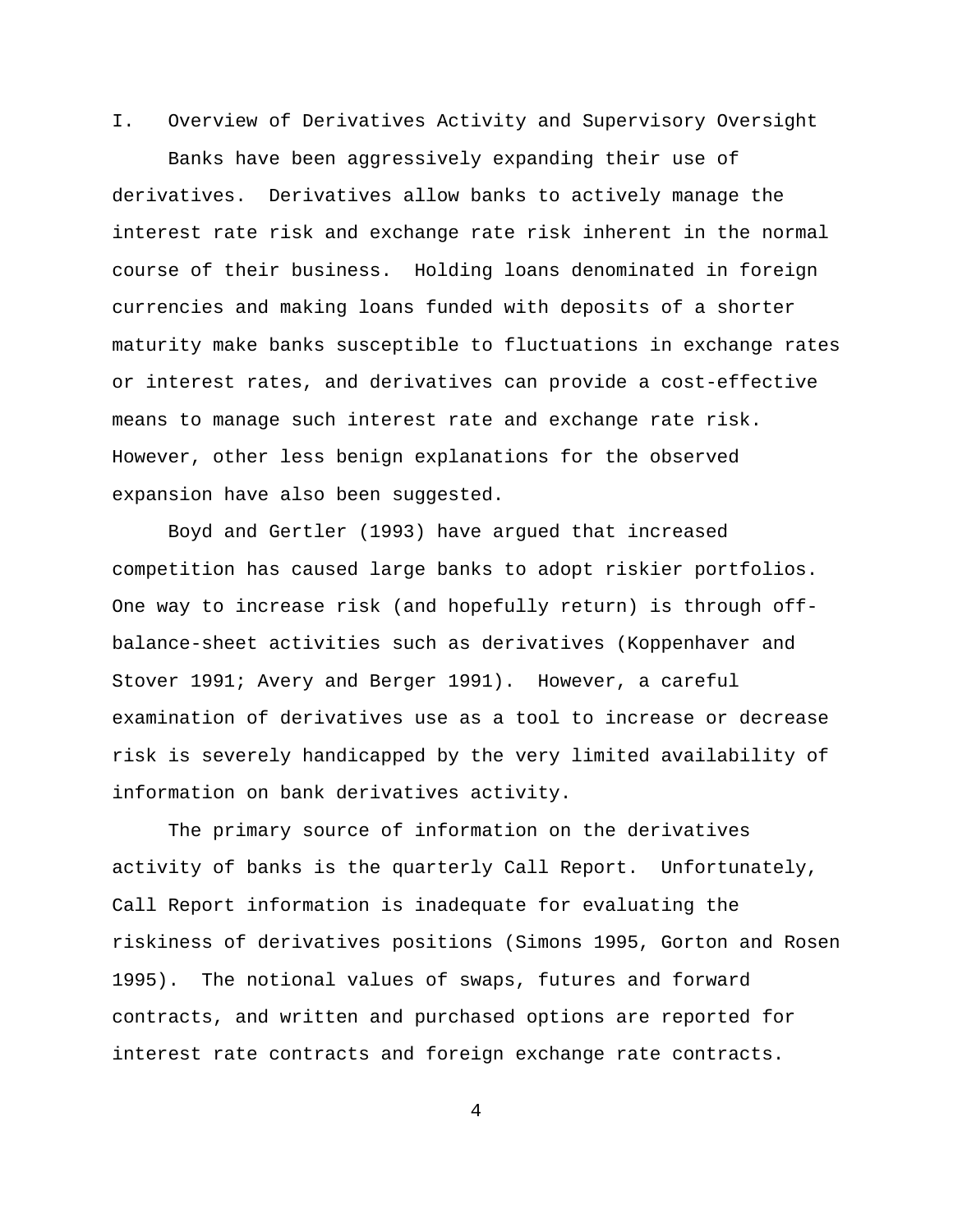However, the Call Reports do not report long and short positions of forward and futures contracts separately. Nor do they provide separate information on call and put options written or bought. In addition, the reported categories are very broad. For example, interest rate caps, interest rate floors, and interest rate collars are all included as options contracts, even though the exposure of the bank to interest rate fluctuations is likely to differ for the various instruments. And even if such information were available, it would have to be tied back to onbalance-sheet positions in order to evaluate the effect of these derivatives activities on overall bank risk.

This severely limits the ability of bank supervisors or bank analysts to monitor derivatives positions and determine their effect on bank performance. Supervisors normally conduct offsite monitoring to determine whether a bank's financial condition has deteriorated since its last exam. If it has, a full exam can be scheduled earlier or a targeted exam can be scheduled to address particular concerns. For standard on-balance-sheet items, off-site surveillance involves the calculation of standard ratios to determine whether the institution is deviating from its historical performance or from the performance of peer institutions. Directing scarce examiner resources to problem areas and problem institutions can only be done if adequate data are available to warn supervisors of impending problems. In the case of derivatives, the off-site information is inadequate to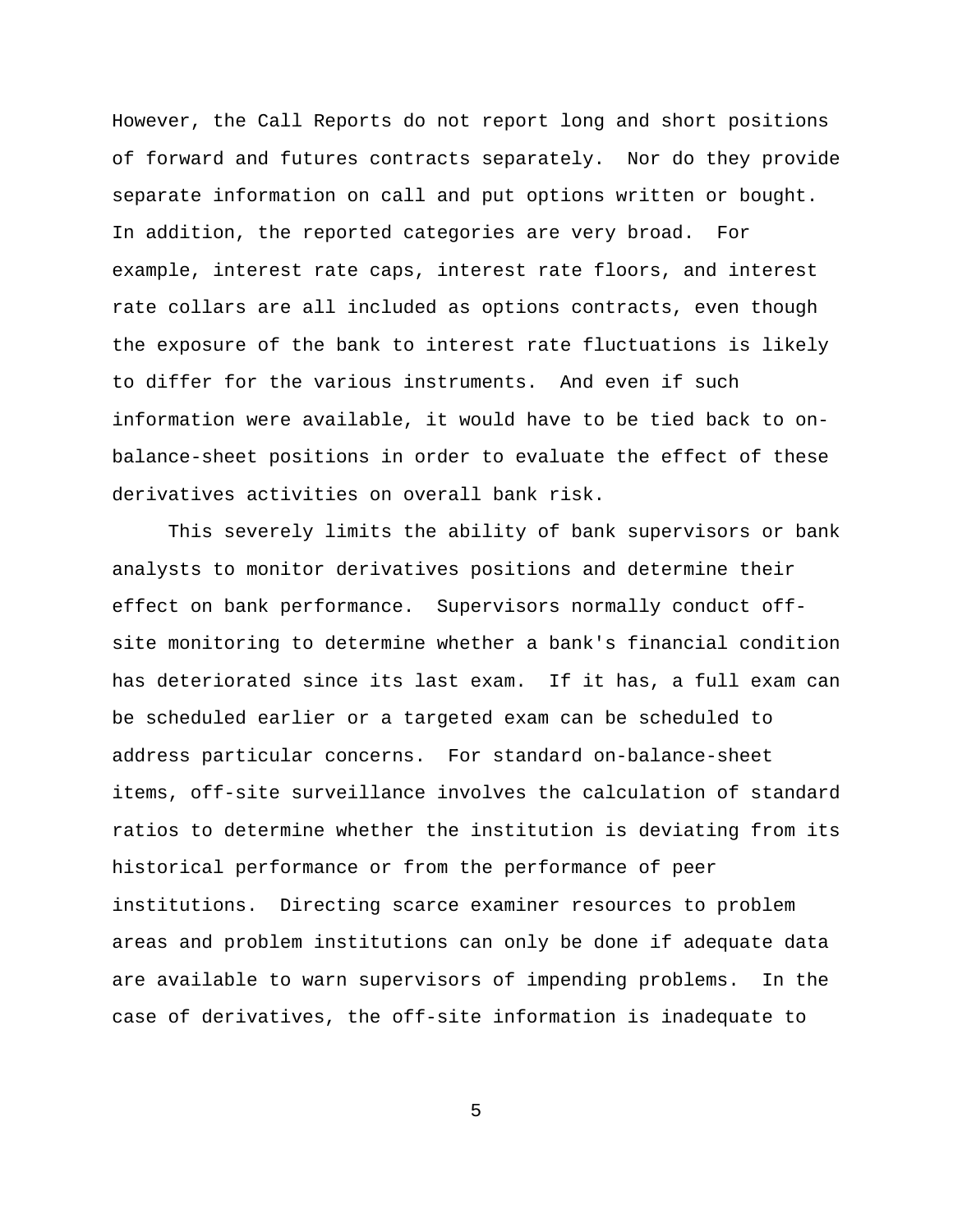determine the contribution of changes in derivatives positions to a bank's overall risk.

Given the dearth of useful data on risks posed by derivatives, any assessment by supervisors of the risks from derivatives activity must be based on on-site examinations rather than off-site monitoring. Examiners then can evaluate and discuss, and if necessary limit, derivatives activity as part of the exam, through informal agreements on derivatives activity in the form of board resolutions or a memorandum of understanding, or, in the case of severe violations, through formal regulatory actions.

Formal regulatory actions, written agreements or cease and desist orders, are the most severe regulatory action available short of closing the bank.<sup>1</sup> They are legally enforceable and publicly disclosed and, in the event of noncompliance, can result in civil penalties. These actions can be issued for any major shortcoming that can imperil the safety and soundness of an institution. While some are directed at specific practices of the bank, most commonly they are issued because of concerns about the safety and soundness of the bank. The actions will generally require changes in management information systems, reserving procedures, and capital adequacy. Formal actions are generally quite specific on actions to be taken in monitoring loans, but they usually contain no specific discussion of derivatives activity.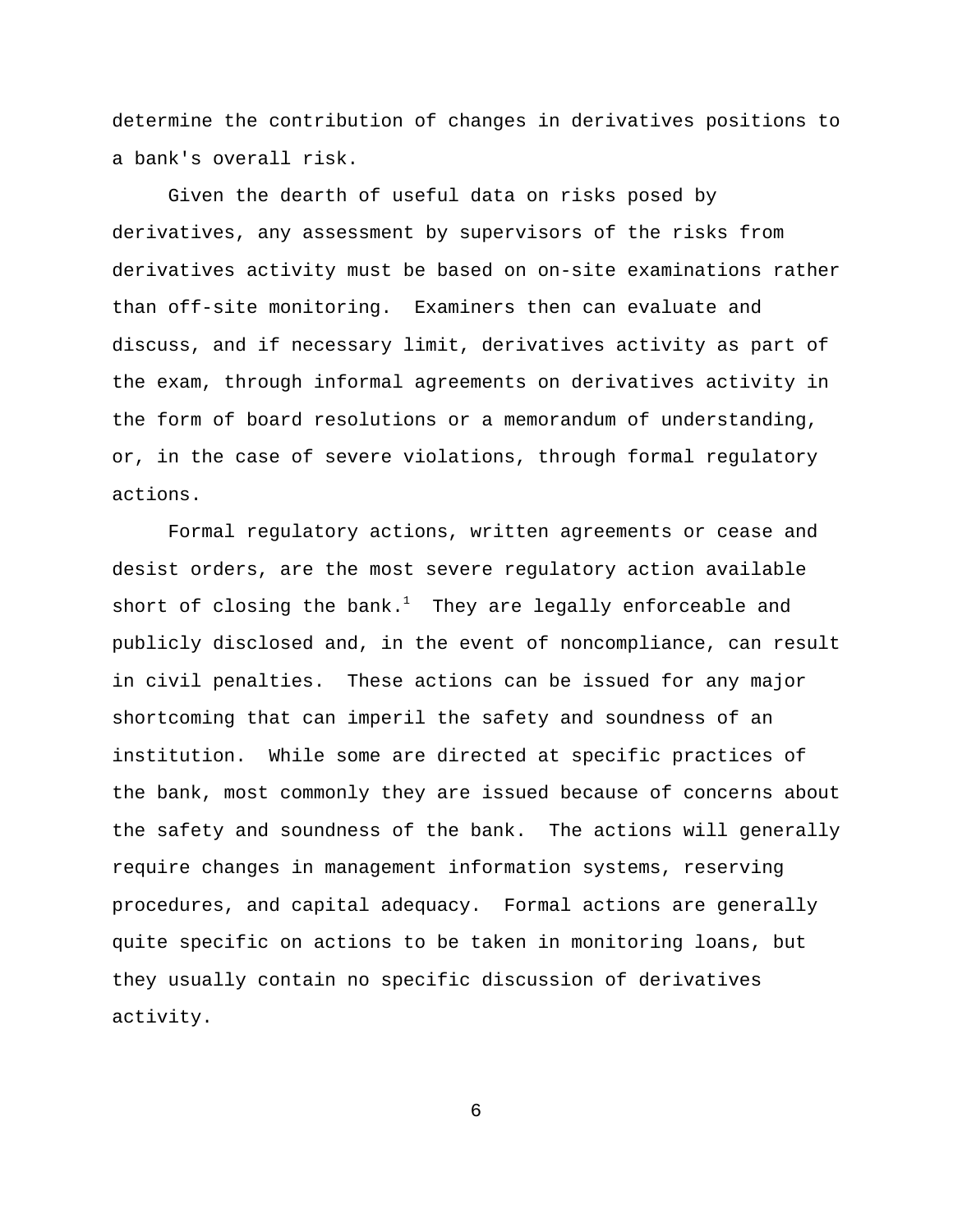Among large U.S. banks with at least some derivatives activities (532 banks), over 16 percent came under a formal action during the first half of the decade. A slightly higher percentage of large banks with a notional value of derivatives exceeding 10 percent of their assets came under a formal action. Still, no significant incident of these banks taking second bets with derivatives appears to have occurred. Nonetheless, a bank in a precarious position that is active in derivatives has a strong incentive, given deposit insurance, to take risks that may not be easily monitored in the absence of direct oversight. Since formal actions are generally issued to banks with the lowest supervisory ratings and with the highest probability of failure, these institutions should have substantial supervisory attention given to their derivatives activity, given its potential for large and rapid changes in the overall risk exposure of a bank.

The one specific requirement found in nearly all formal actions is an increase in capital ratios. While formal actions often require banks to be in compliance with risk-based capital requirements, which could cause a bank to restrict its derivatives activity, most frequently they require the bank to meet a 6 percent leverage ratio (Peek and Rosengren 1995a), which gives no weight to off-balance-sheet activities and, thus, puts no particular pressure on the bank to restrict them.

The inability to monitor derivatives risks off-site and the lack of discussion in formal actions of controlling derivatives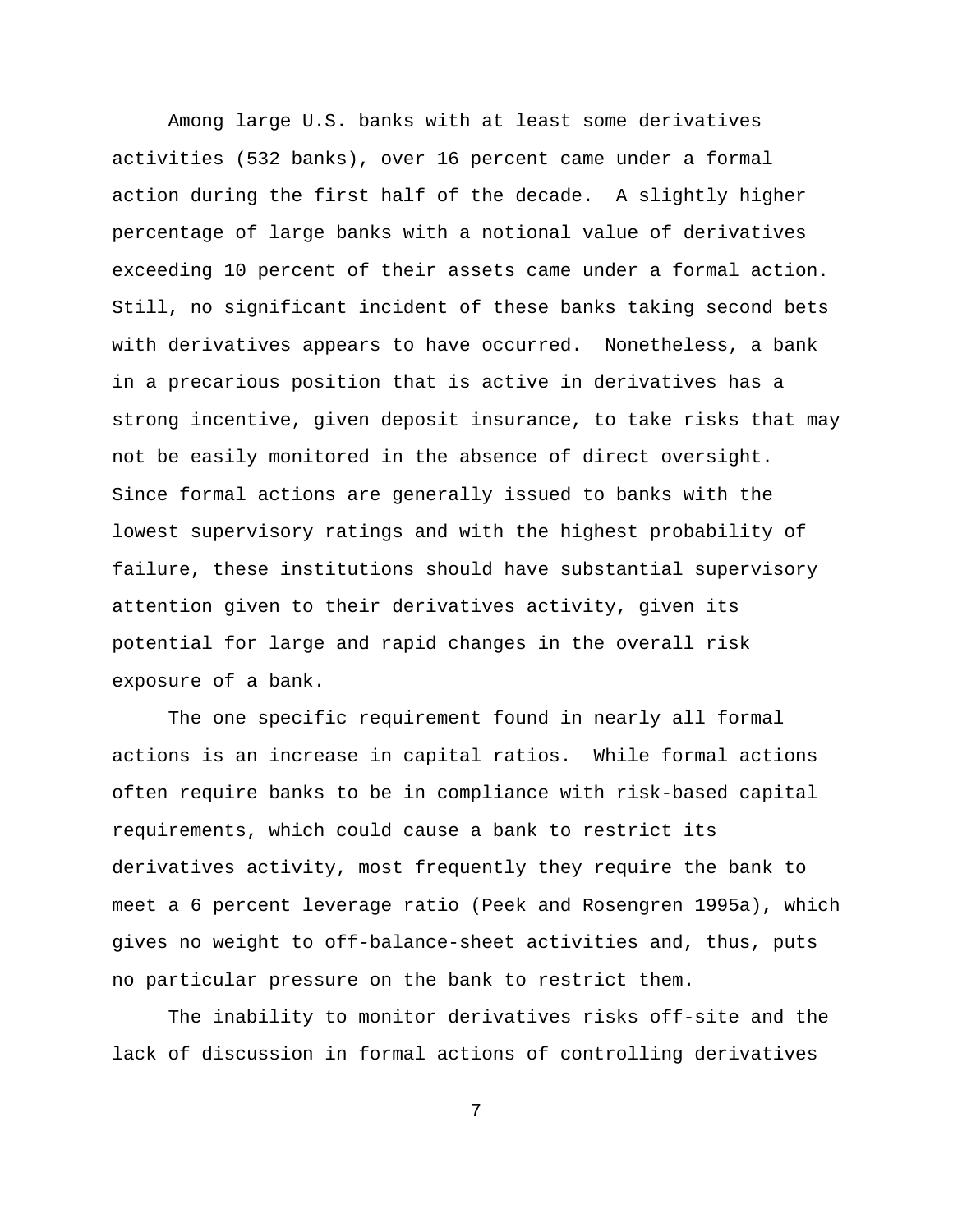risks raise the issue of whether current oversight of the derivatives activities at troubled institutions is sufficient. Formal actions can exceed 50 pages in length, detailing actions needed to reduce risks and improve management's ability to monitor and manage risks, yet they generally contain relatively little, if anything, concerning derivatives activity. While most of the problems at banks with formal actions stemmed from onbalance-sheet activities, derivatives still have great potential as instruments to be used to place second bets. The next section will investigate the extent to which active bank participants in derivatives markets have had financial difficulties, based on their capital ratios or on supervisory assessments, in order to examine whether additional attention to derivatives activity is warranted.

# II. Derivatives Activity at Troubled Institutions

Table 1 lists the 25 most active banks in the United States, based on the notional value of their exchange rate derivatives activity in the first quarter of 1990. For each bank, the table indicates the size of its exchange rate derivatives positions, both in absolute terms and relative to assets. Seven of these 25 banks were subject to a formal action for at least part of the five-year period from the beginning of 1990 through the end of 1994. Five of the seven have publicly disclosed their formal actions: Bankers Trust, First National Bank of Boston, Bank of New England NA (two formal actions), Connecticut National Bank,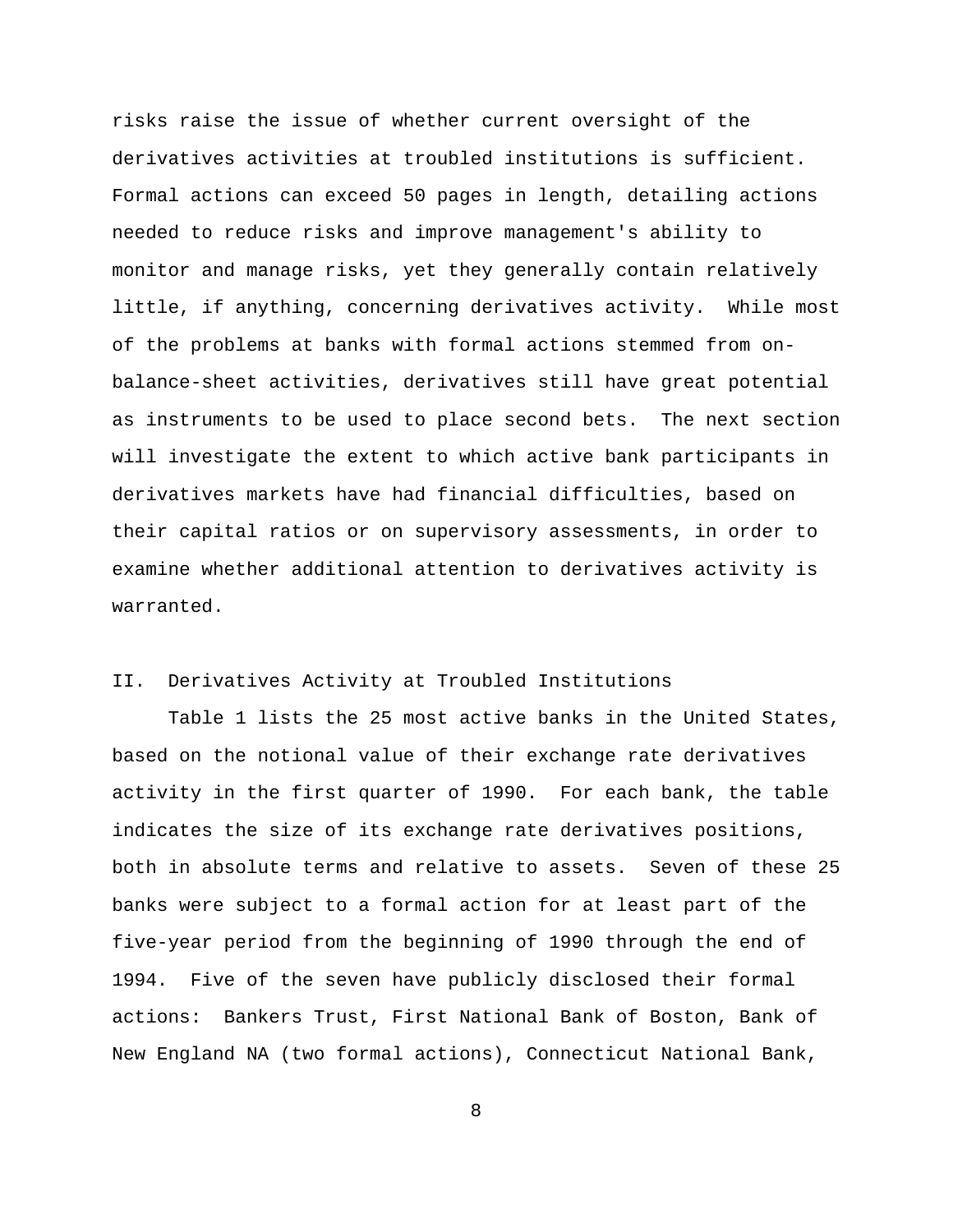and Shawmut Bank NA. Only Bankers Trust had a formal action that targeted its derivatives activity. Some of these formal actions made no mention of derivatives activity. Others discussed liquidity risk or market risk concerns associated with the bank's derivatives activity. However, when these concerns were mentioned, they typically accounted for only a few sentences in the entire document. In these formal actions (other than the one for Bankers Trust), to the extent they discuss derivatives activities at all, the focus is more on the liquidity risks faced by banks as a consequence of customer concerns about the viability of the bank, rather than on the risks the bank might undertake in an effort to reverse its financial impairment. While this, in part, reflects greater attention on areas where banks had experienced documented losses, such as real estate, derivatives activity should still be a concern if it provided an opportunity to take second bets.

Table 2 provides similar information for the 25 banks with the largest notional values of interest rate derivatives in 1990:I. Again, 15 of the 25 banks have a volume of notional interest rate derivatives activity in excess of the volume of their assets, with one as high as 1,776 percent of assets. Five of the 25 institutions most active in interest rate derivatives had a formal action during the 1990:I to 1994:IV period. Each of the five was also among the 25 banks most active in exchange rate derivatives activity, listed in the previous table.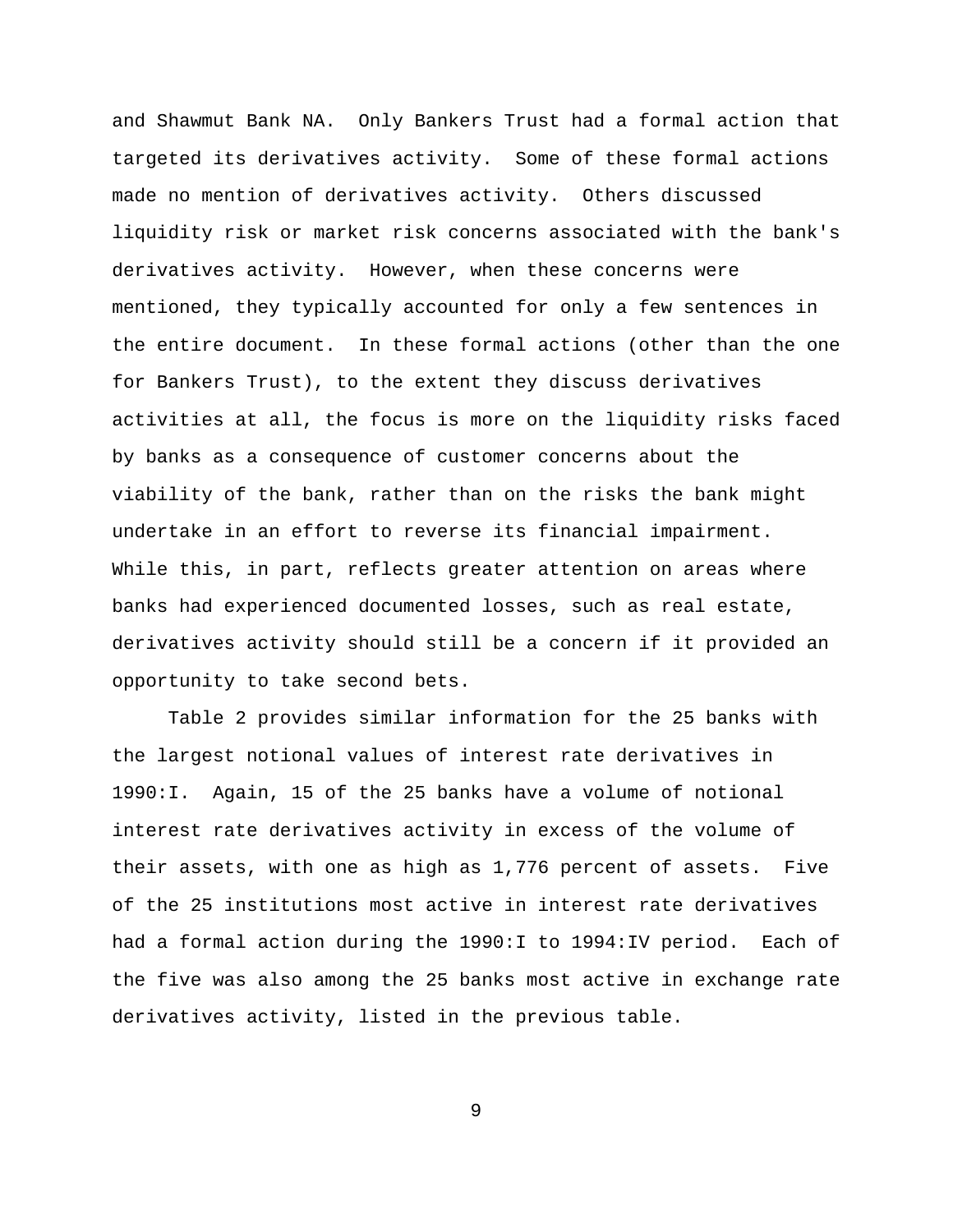The large proportion of banks with sizable derivatives positions that received formal regulatory actions raises the question of whether banks engaged in derivatives activities are overrepresented among troubled banks. Table 3 presents characteristics related to a bank's financial health for large U.S. banks (assets greater than \$300 million in 1988:IV), grouped according to the bank's average ratio of the notional value of total derivatives to total assets during the 1990:I to 1994:IV period.

Risk-based capital ratios provide one assessment of the extent to which banks are financially troubled. Banks with a risk-based capital ratio below 8 percent are classified as "undercapitalized" in the guidelines that were established as a result of the Federal Deposit Insurance Corporation Improvement Act of 1991 (FDICIA). Almost 21 percent of the banks without any derivatives activity fell below the 8 percent threshold at some time during the 1990:I to 1994:IV period. However, much higher shares of banks with some derivatives activities fell below the 8 percent threshold, with the share tending to rise with greater derivatives exposure relative to assets. Over 25 percent of banks with a ratio of notional derivatives to assets between 0 and 5 percent fell below the 8 percent threshold; the share rises to over 54 percent for those banks whose notional value of derivatives exceeded 100 percent of their assets. This evidence indicates that banks with relatively more derivatives activity were overrepresented among undercapitalized banks. In part, this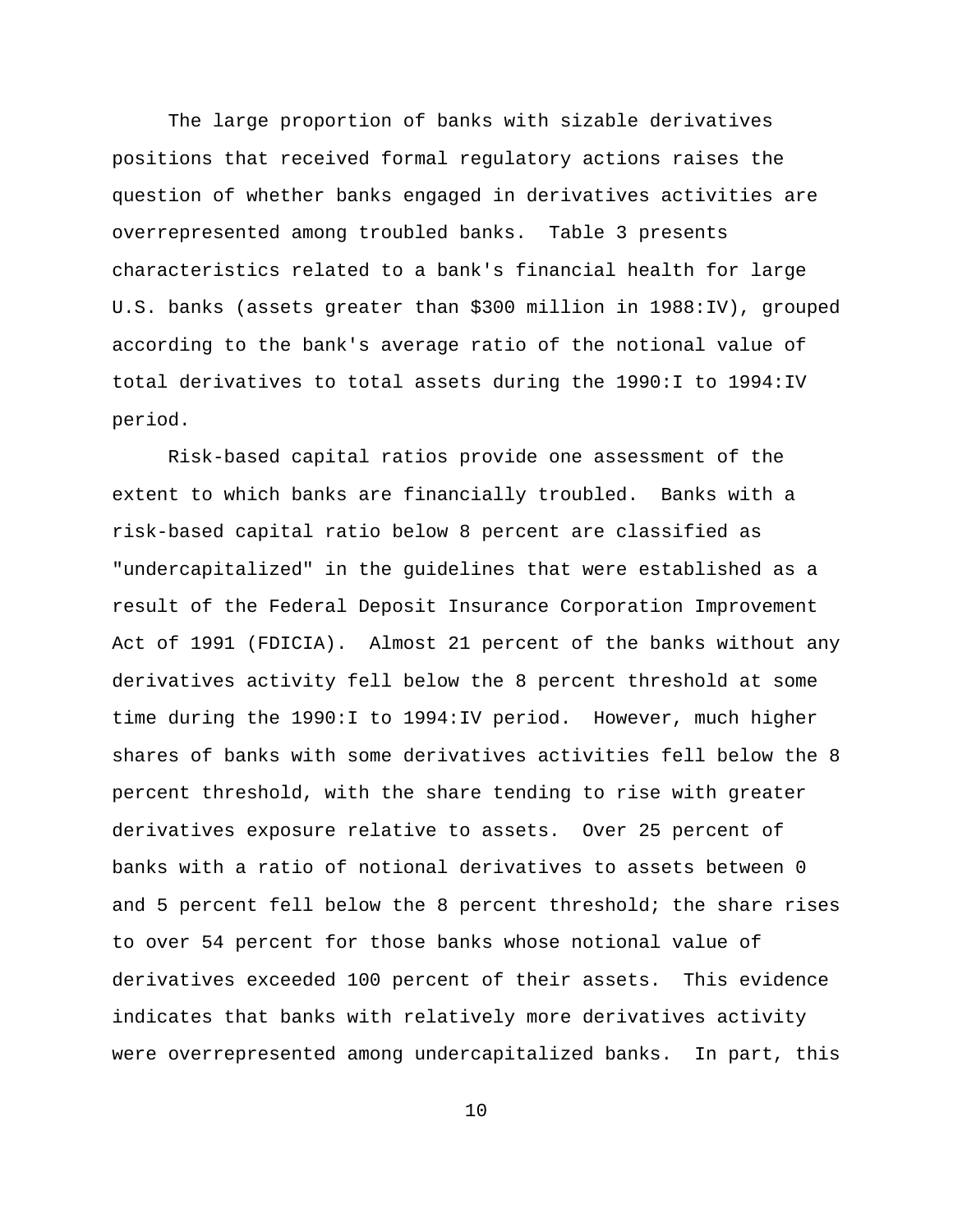reflects size differences. Large, more diversified banks are generally less well capitalized than small banks. However, the greater diversification of assets at large banks should have aided in reducing the probability of becoming undercapitalized, although that appears not to have been the case during this period.

Similar patterns appear using risk-based capital thresholds of 9 and 10 percent. Under the FDICIA risk-based capital guidelines, banks with risk-based capital ratios between 8 and 10 percent are deemed to be only "adequately capitalized" and a ratio in excess of 10 percent is required for a bank to qualify as "well capitalized." Compared to large banks with no derivatives activity, banks whose notional values of derivatives activities exceeded 5 percent of their assets include roughly twice the share of banks with risk-based capital ratios below both the 9 and the 10 percent thresholds.

The volume of problem loans relative to total loans in a bank's portfolio provides another measure of a bank's financial health. The share of banks whose ratio of nonperforming loans (the sum of loans past due more than 90 days and nonaccruing loans) to total loans exceeded 5 percent at some time during the 1990 to 1994 window is another objective measure of credit problems. Nearly 38 percent of large banks with no derivatives activity had a nonperforming loans ratio exceeding 5 percent at some time during the window. While that share was not consistently below those for all the categories of banks with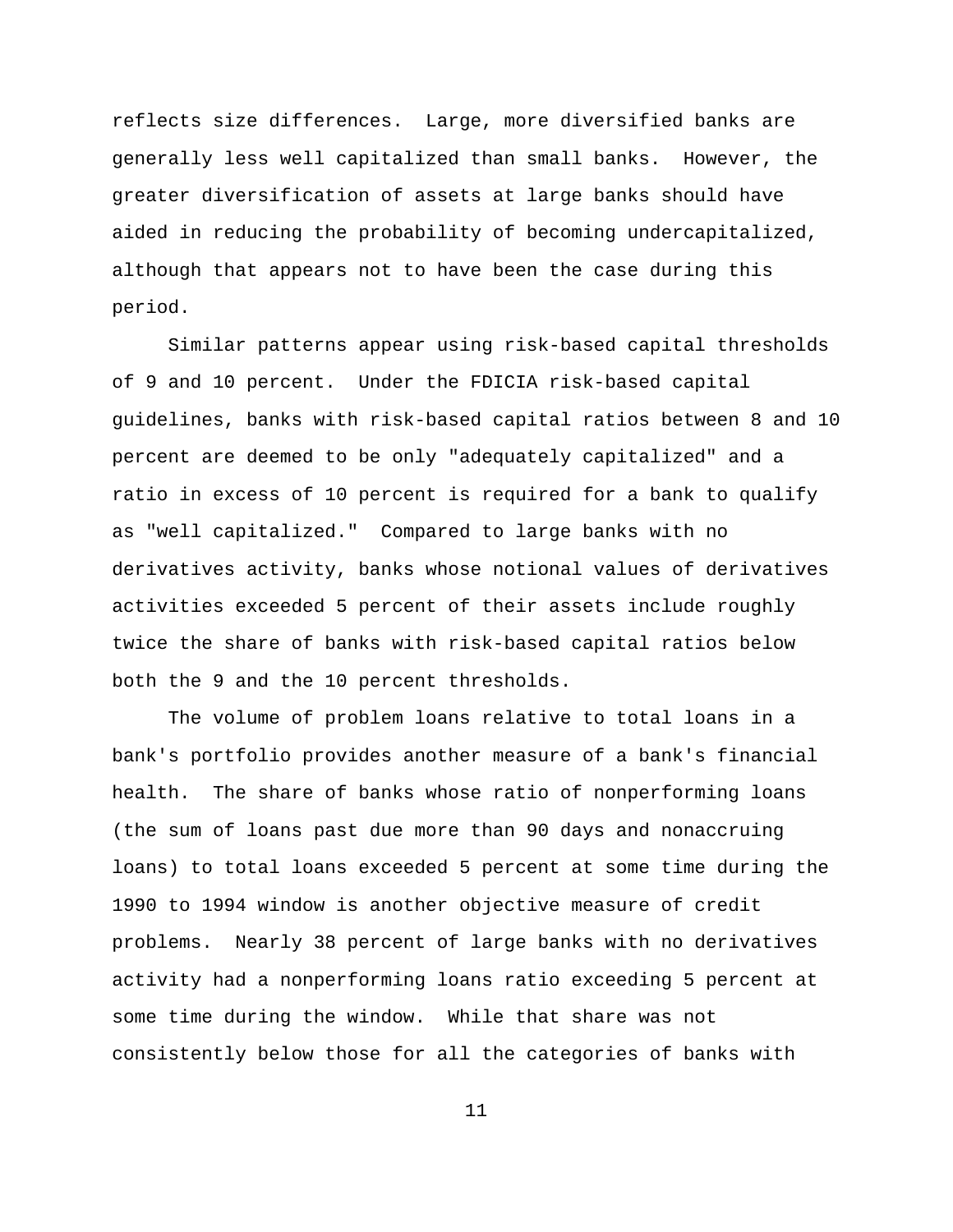some derivatives activities, it was well below the share for the group of banks with the highest derivatives exposure.

Examiners' assessments of troubled banks appears to be less closely related to the volume of a bank's derivatives activities. Nearly 24 percent of the banks with no derivatives activities fell into the two lowest examiner ratings categories for banks, CAMEL 4 indicating a possibility of failure and CAMEL 5 indicating that a bank is likely to fail.<sup>2</sup> This is roughly the same as the share of banks whose derivatives activity equaled less than 5 percent of assets. Yet only 21 percent of banks whose notional values of derivatives exceeded 100 percent of their assets and 22 percent of banks with values between 10 and 100 percent fell into these two lowest CAMEL ratings. Only the set of banks with derivatives activity equaling between 5 and 10 percent of assets had a higher share of banks rated CAMEL 4 or 5 than the banks with no derivatives activity.

Similarly, formal actions taken by examiners against troubled banks do not appear to have been related to the volume (relative to assets) of a bank's derivatives activities. The average share receiving formal actions is almost the same for banks with derivatives activities as for banks with no derivatives activity. However, because these troubled banks have the motive, the means, and the opportunity to use derivatives to take second bets, they should receive more intensive examiner oversight as they become troubled. The next section investigates whether examiners take derivatives activity into account when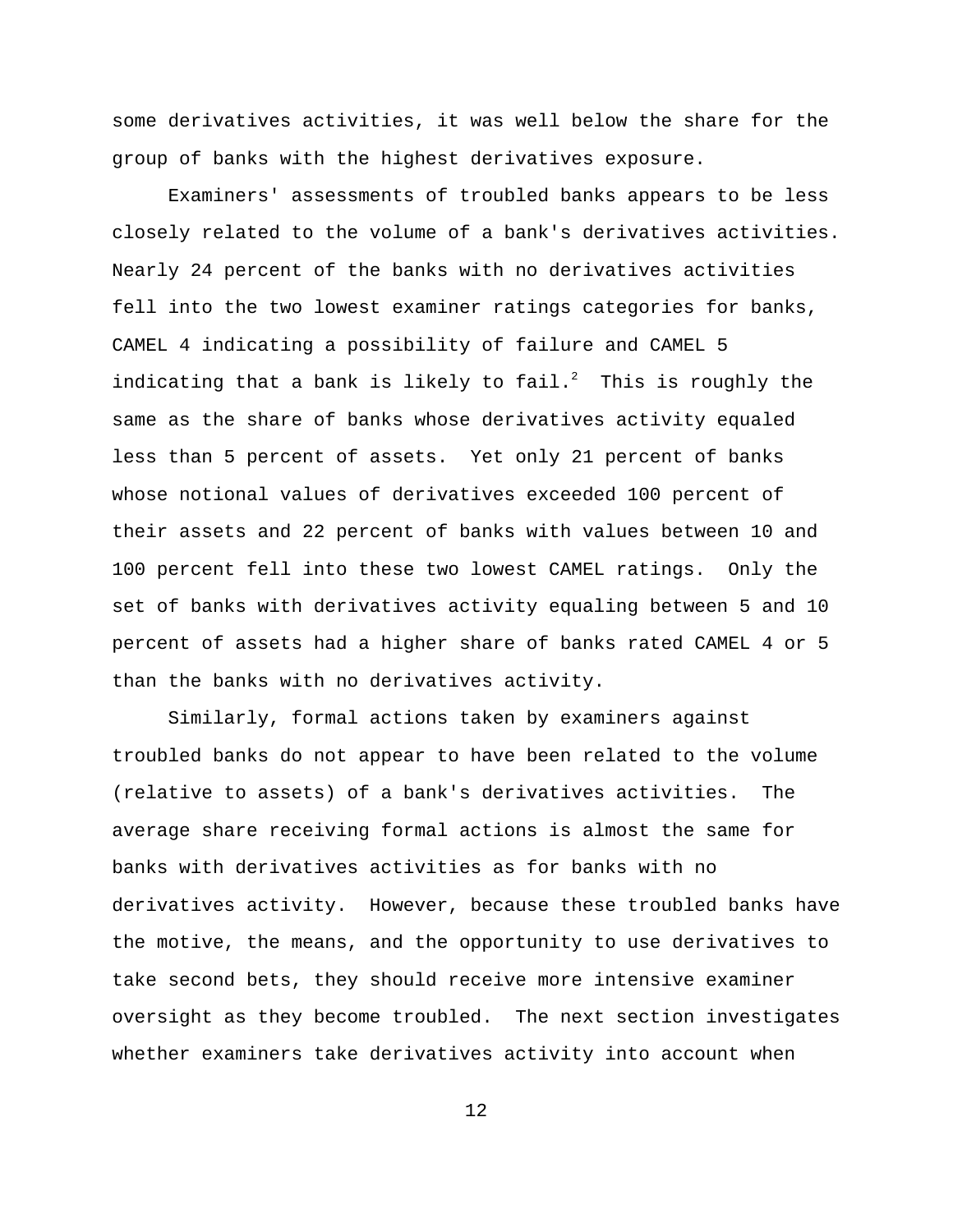setting CAMEL ratings and imposing formal actions, controlling for other problems at the bank.

#### III. Factors Affecting Formal Actions and CAMEL Ratings

A bank's financial health and the nature and degree of risks in both its on-balance-sheet and its off-balance-sheet obligations should be important factors in supervisory decisions to change a bank's rating or to impose a formal regulatory action. While much detailed information is available about onbalance-sheet activities, the same cannot be said of off-balancesheet activities. In particular, the information reported in quarterly Call Reports is not sufficiently detailed to determine the extent to which banks are speculating or hedging with their derivatives activities. Because a bank can easily and quickly expose itself to a substantial amount of risk by taking speculative positions, derivatives activities should be an important consideration in supervisory oversight of banks.

The data used here are a pooled time series, cross-section panel of balance sheet and income statement data from the Call Reports, supplemented with information on CAMEL ratings and formal actions. Because formal actions are issued only as a result of an exam, and because most CAMEL rating changes occur as a result of an exam, we include only exam quarters in our regression samples. $3$  The sample includes observations for the 1990:I to 1994:IV period on all large (more than \$300 million in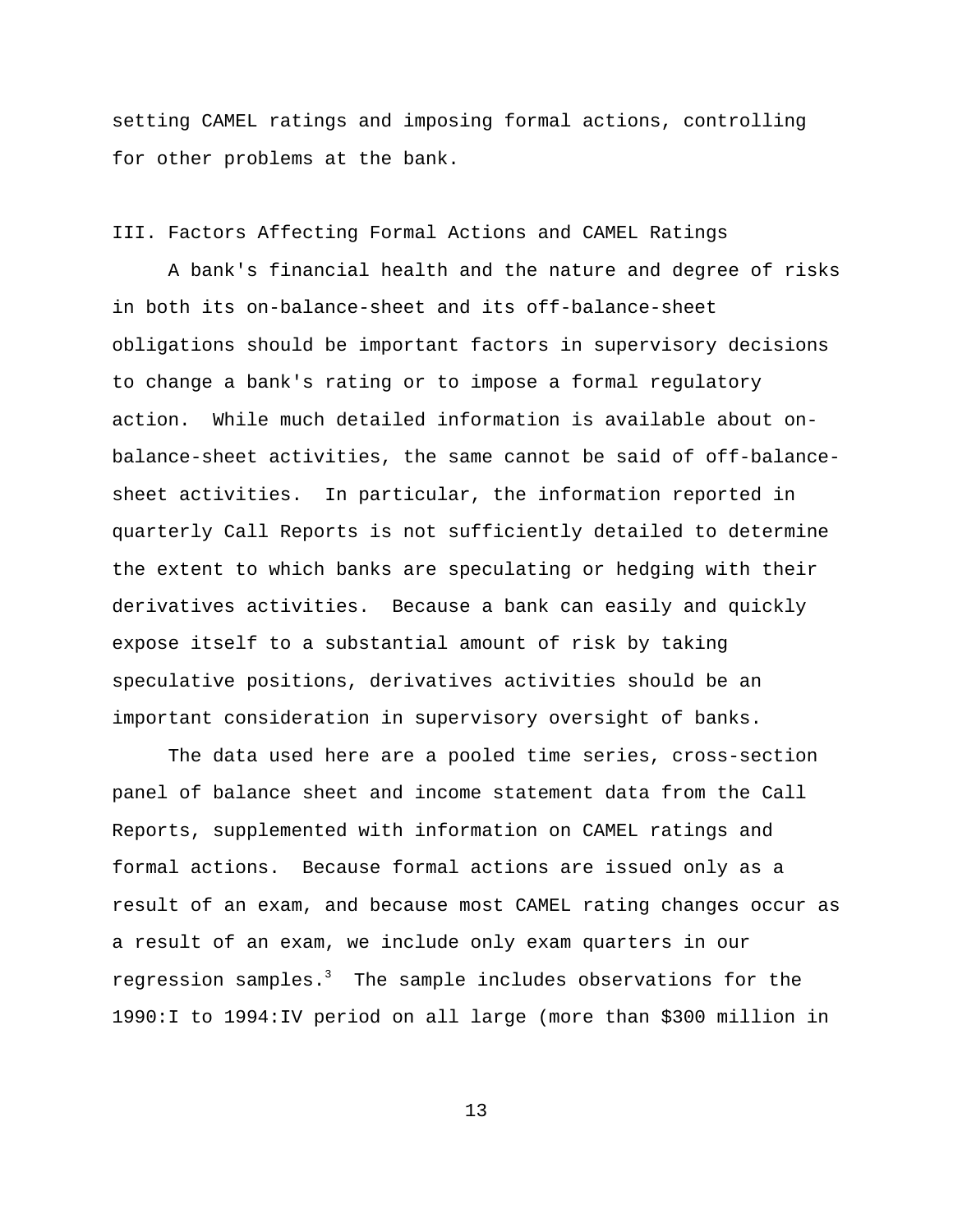assets as of 1988:IV) FDIC-insured domestic banks in the United States whose principal line of business was not credit cards.

We focus on large banks because smaller banks rarely are active in derivatives. We omit the first eight quarters of Call Report data of de novo banks, because their capital positions (as well as their loan portfolios and indicators of problem loans) do not yet reflect the characteristics of a fully operational bank, since they begin with virtually all capital and cash and adjust over time to their longer-run portfolio compositions.

We consider three alternative dependent variables, each associated with its own specific sample. The first dependent variable has a value of one if regulators downgraded the CAMEL rating of bank i to, or below, a rating of 4 in quarter t, and zero otherwise. The panel data set includes each observation of banks that have not yet been downgraded to the CAMEL 4 rating, as well as each observation of banks up to and including the quarter of the CAMEL 4 downgrade. Because we are estimating the probability of a CAMEL downgrade, once a bank has been downgraded to the new CAMEL rating, its subsequent observations are dropped from the sample. $4$  Similarly, all observations of a bank that was downgraded prior to 1990:I are omitted.

The panel data sets are constructed in the same manner for the other two dependent variables related to downgrades to a CAMEL 5 rating and to the imposition of a formal action. In the first case, all of a bank's observations subsequent to the CAMEL 5 downgrade are omitted from the sample. In the second case, all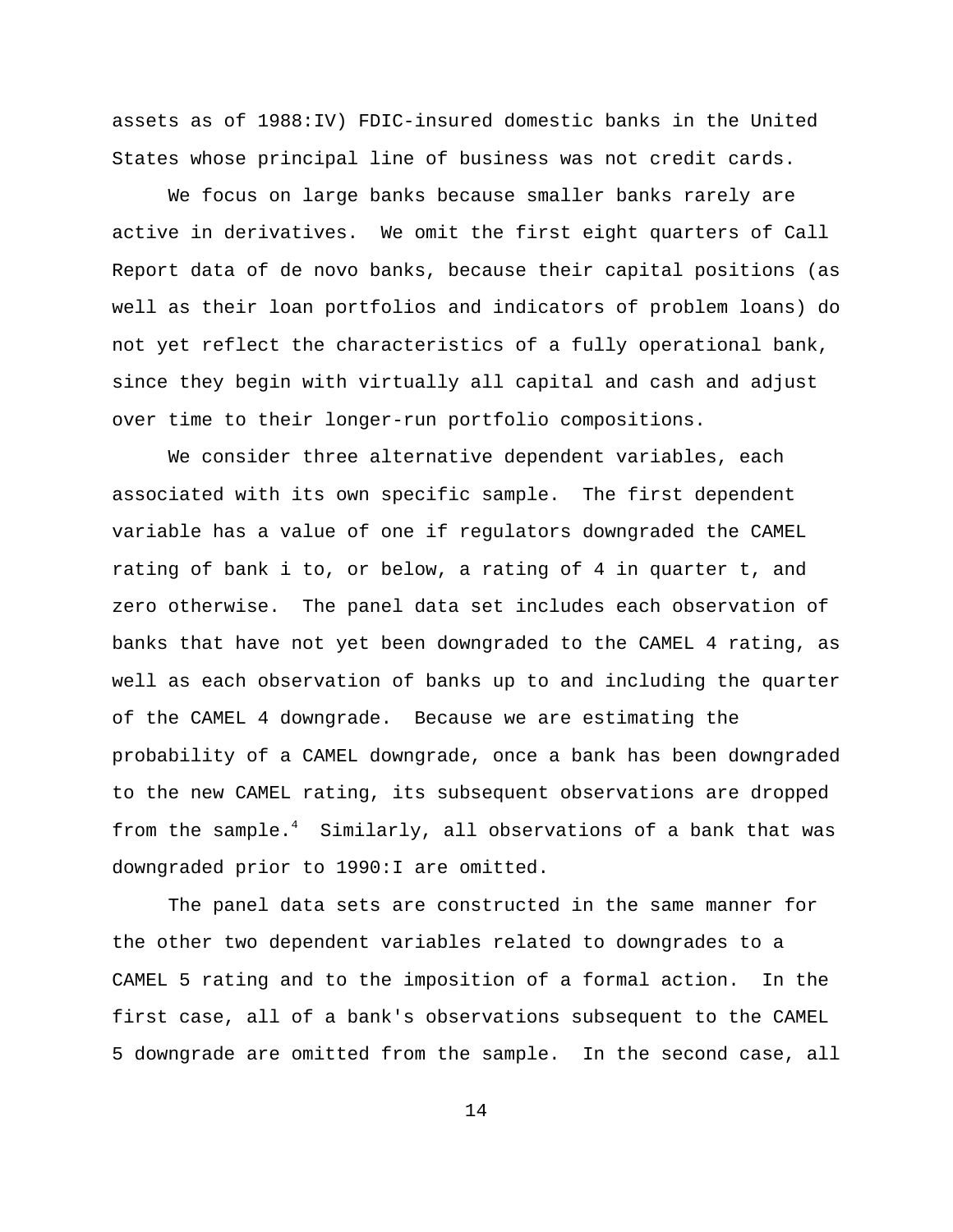of a bank's observations subsequent to the imposition of a formal action are omitted from the sample. The three data samples used in the regressions each contain approximately 800 banks with an average of approximately 2900 observations.

To determine whether involvement in derivatives activity contributes to triggering a CAMEL downgrade or the imposition of a formal action, we will estimate the following logistic model:

(1) 
$$
I_{i,t} = b_0 + \beta_1 X I_{i,t} + \beta_2 X I_{i,t} + \nu_{i,t}
$$

where the three alternative dependent variables take on the value of zero except in the quarter that a bank receives a CAMEL rating downgrade to 4 or 5, or receives a formal action, respectively, in which case its value is one. We include as explanatory variables a vector of bank-specific factors (X1) that have been used in earlier studies to identify problem and failing banks. (See, for example, Gilbert and Park 1994, Sinkey 1975, Sinkey 1978, Thomson 1991, and Whalen and Thomson 1988.) In order to test whether examiners consider the extent of derivatives activity among the determinants of CAMEL downgrades and the imposition of formal actions, we also include a vector (X2) of measures of a bank's derivatives activities. We use end-ofquarter data that reflect the results of the examination, that is, the data that would be relevant for supervisors making the decision to downgrade a bank's CAMEL rating or to impose a formal action.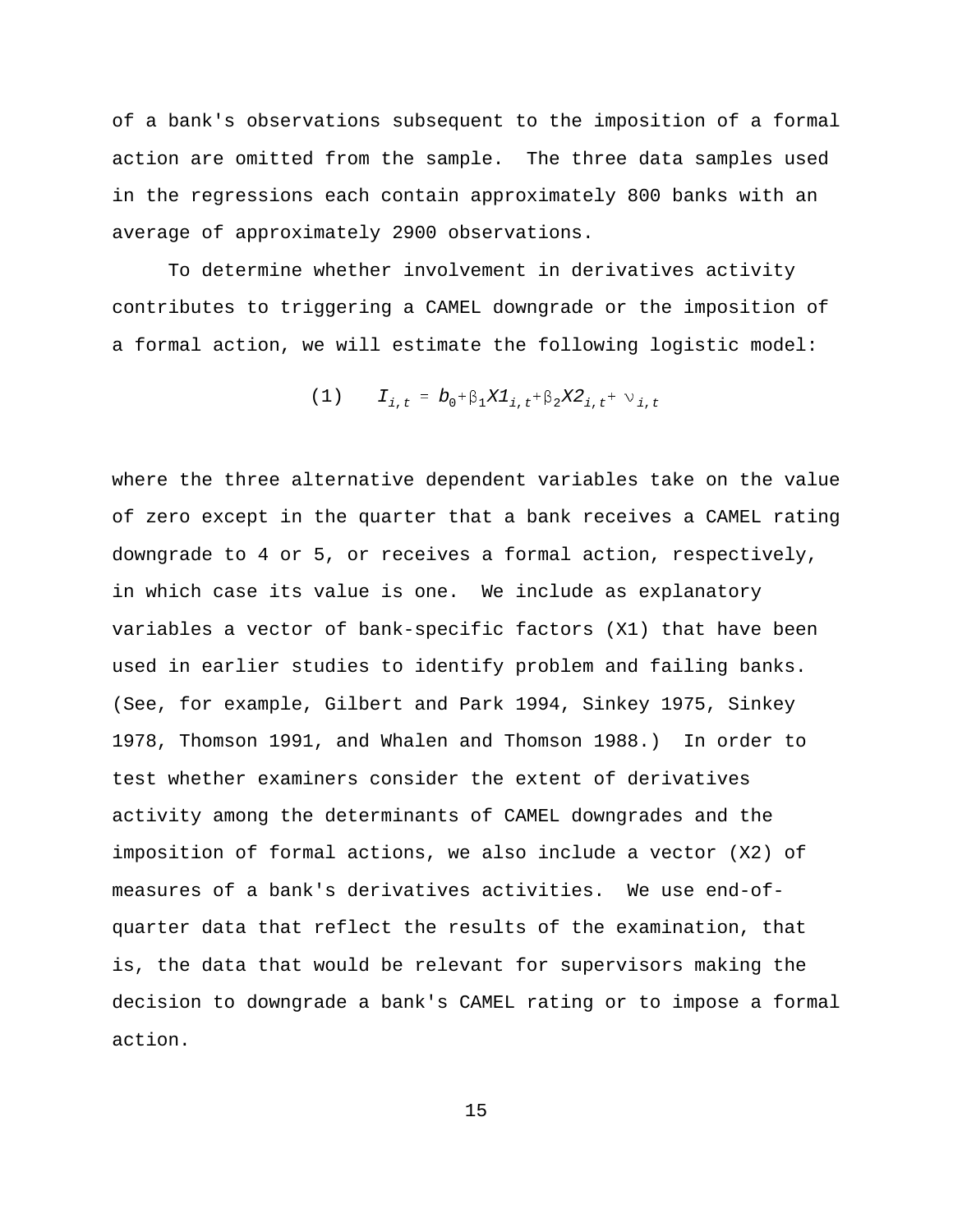The vector  $X2$  contains two types of measures,  $(0,1)$  dummy variables to indicate whether the bank is a participant in the derivatives market (if so, the value equals 1) and a measure of the volume of a bank's derivatives activity, the ratio of the notional value of its derivatives to its assets. We consider two alternative specifications. First, we include, as separate arguments in the specification, measures of the two main components of derivatives activity, total exchange rate derivatives (swaps; spot, forward, and futures commitments; and options contracts, both written and purchased) and total interest rate derivatives (swaps; futures and forward contracts; and options contracts, both written and purchased). Second, we combine the exchange rate and interest rate components into two measures of total derivatives activity: a measure of the bank's total derivatives activity and a dummy variable with a value of one if the bank engages in either exchange rate or interest rate derivatives activity.

Because engaging in derivatives activity provides an additional means for a bank to speculate, should it choose to do so, involvement in the derivatives market increases the potential for risk-taking. Thus, we would expect the dummy variables to have positive coefficients. Then, given that a bank is active in derivatives, we hypothesize that the greater the derivatives activity, the greater the potential for the bank to take on risk. And, because of the increased difficulty of monitoring larger and more complicated derivatives positions, the greater is the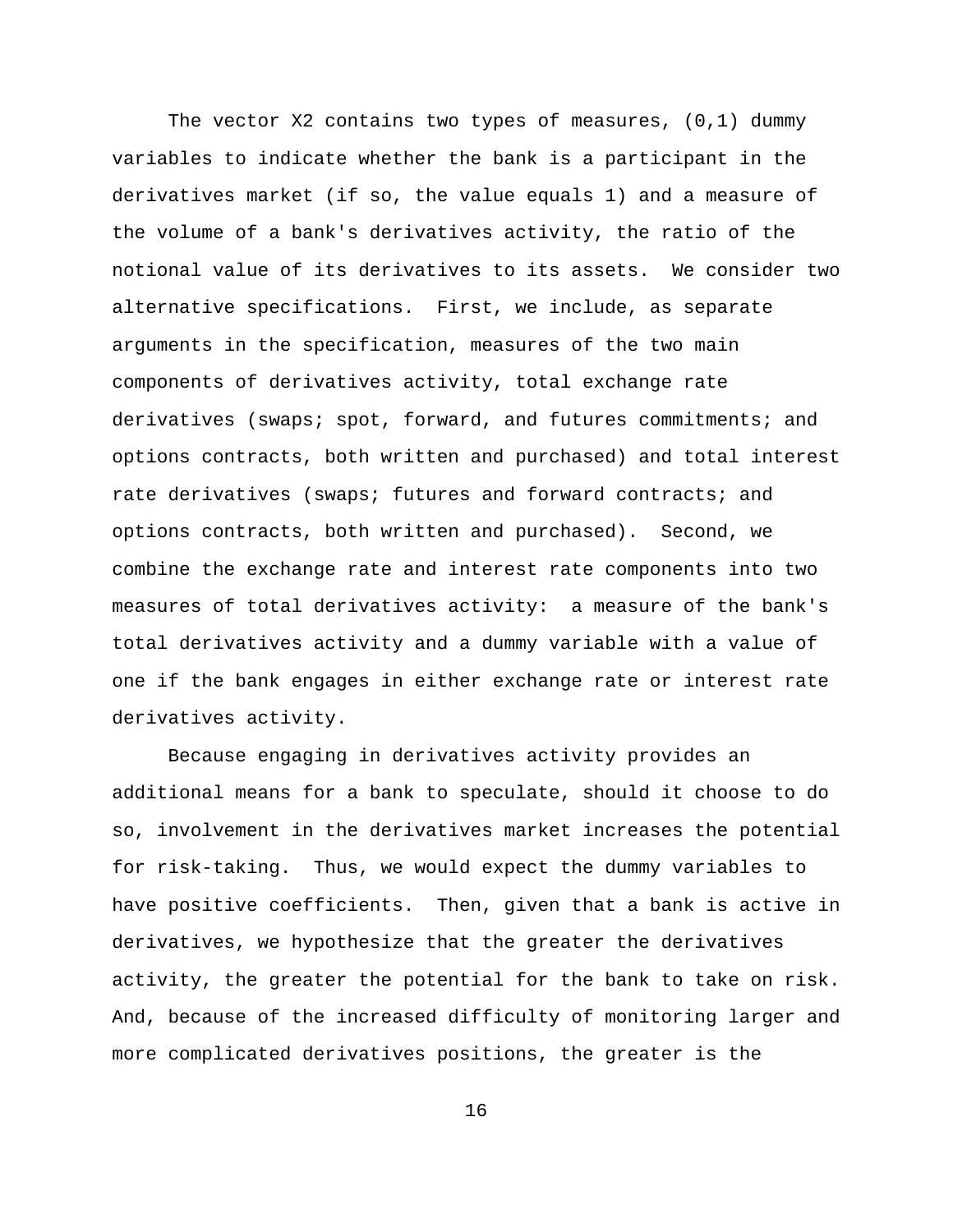opportunity (the easier it becomes) for the bank to increase its risk exposure without being detected. Thus, one might expect positive coefficients on the measures of the magnitude of derivatives activity since, after controlling for other problems at troubled banks, examiners might be more likely to downgrade a bank's rating or to impose a formal action at a bank the more active is the bank in the derivatives market.

The vector of bank-specific factors (X1) contains seven sets of variables that measure a bank's capital position, the quality of its assets, credit risk, interest rate risk, earnings, liquidity, and bank size. The first set of variables captures a bank's capital position (the C in CAMEL). The risk-based capital ratio measures the capital position of the bank scaled by its risk-adjusted assets. Another variable measures the loan loss reserve, scaled by assets, capturing how well the bank has already reserved for potential losses. The second set of variables measures the quality of the asset portfolio (the A in CAMEL). It includes nonperforming loans (loans that are 90 days or more past due or are nonaccruing) scaled by assets, which provides a measure of problems in the loan portfolio, and other real estate owned (OREO), scaled by assets, another measure of problems in a bank's asset portfolio.

On-balance-sheet exposures to categories of relatively more risky assets provide an indication of a bank's credit-risk exposure. Thus, the third set of variables includes bank portfolio concentrations in commercial and industrial loans (C&I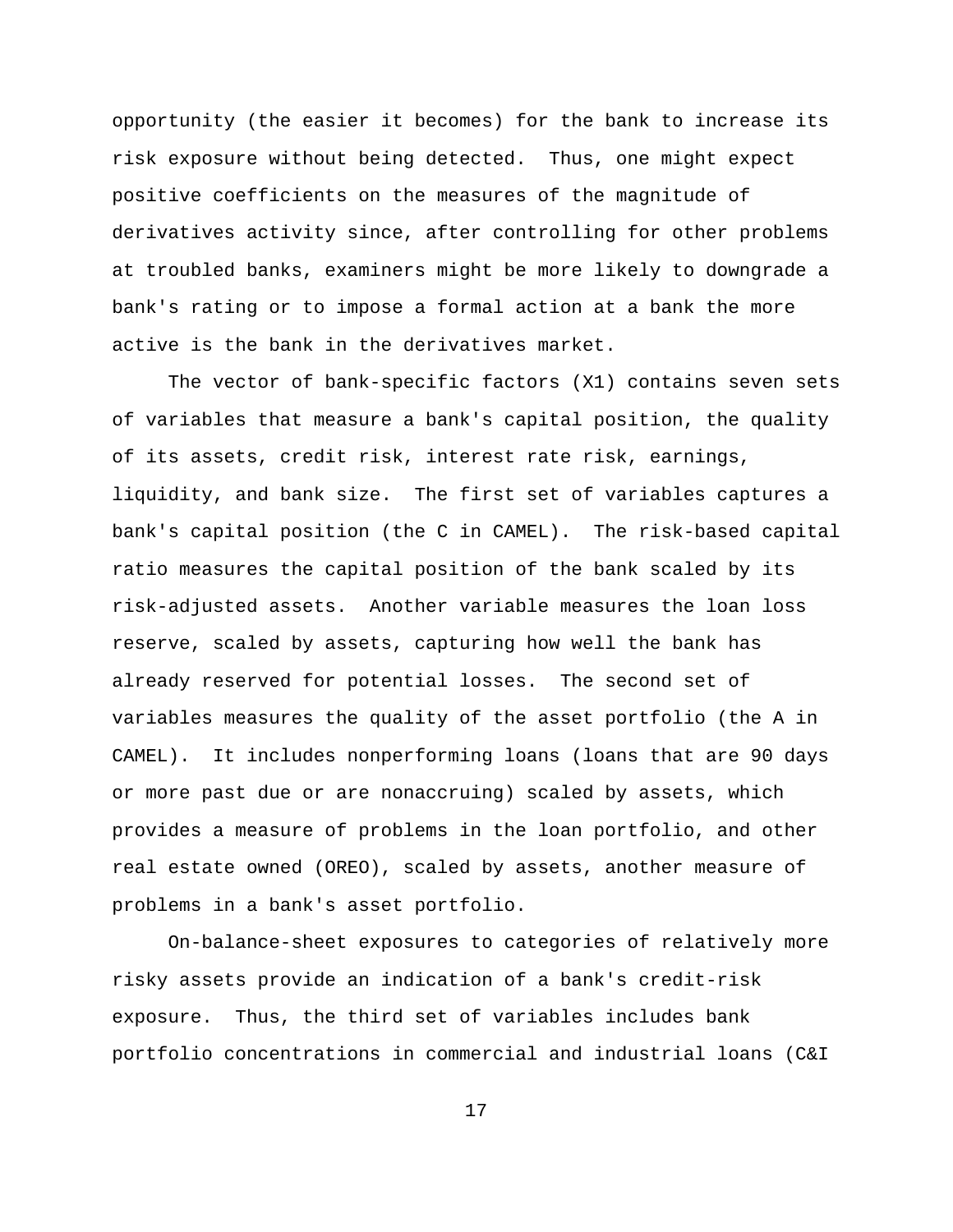loans), commercial real estate loans (Commercial RE loans), and construction loans, each scaled by assets.

The fourth set of variables captures the interest rate risk exposure of the bank. Following Simons (1995) and Kim and Koppenhaver (1993), we measure GAP variables as the absolute value of the difference between the volumes of assets and liabilities maturing or repricing within a given interval. The intervals used are: up to three months (GAP1), three months to one year (GAP2), one year to five years (GAP3), and over five years (GAP4). Because the GAP measures reflect only on-balancesheet repricing frequencies or maturities of assets and liabilities, they do not include any effect on the overall interest rate risk exposure of the bank resulting from either speculative or hedging positions the bank undertakes through its derivatives activity.

Earnings (the E in CAMEL) provide a measure of the ability of a bank to weather one-time losses. We use the return on assets as our measure of earnings. A bank's liquidity (the L in CAMEL) is of particular importance when a bank becomes troubled. Deposit withdrawals and the reluctance of other institutions to subject themselves to counterparty risk through transactions with a troubled bank can lead to increased liquidity requirements. We include two measures of liquidity, each scaled by assets, brokered deposits and liquid assets. Liquid assets include the market value of securities less the book value of pledged securities, interest-bearing balances due from depository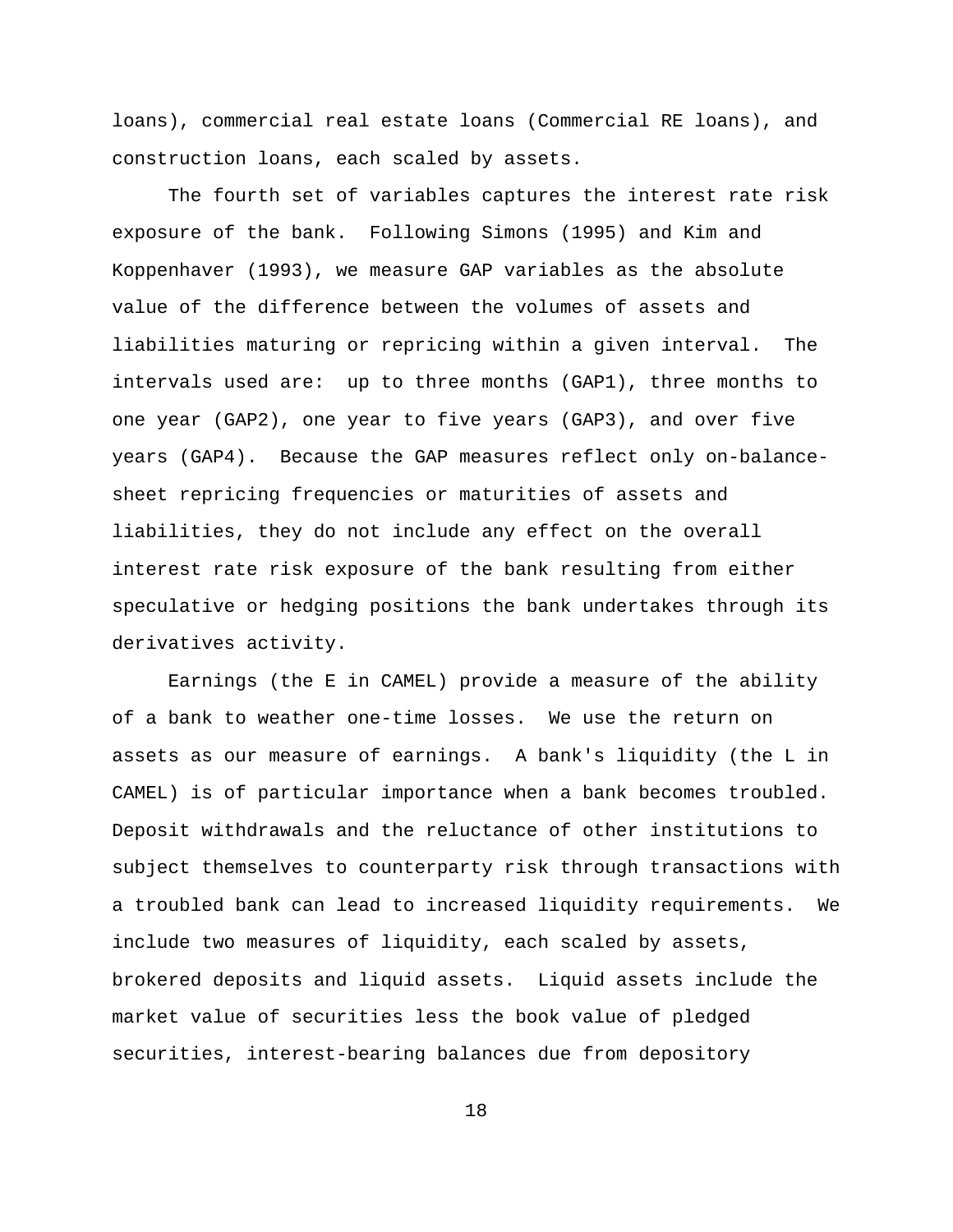institutions, average federal funds sold and securities purchased under agreements to resell, and assets held in trading accounts. Finally, we also include the log of total assets (Log(Assets)) to control for a bank's size.

Table 4 shows the results of estimating equation (1) for each of the dependent variables, a downgrade of the composite CAMEL rating to 4, a downgrade of the composite CAMEL rating to 5, and the imposition of a formal action. For each of these specifications, we estimate one equation that breaks out interest rate and exchange rate derivatives separately and one equation that combines these variables into measures of total derivatives activity.

In the six equations presented in the table, not even one of the estimated coefficients on the dummy variables that indicate derivatives activity or on the measures of the volume of a bank's derivatives activity is statistically significant. In fact, onehalf of the estimated coefficients are negative, indicating a reduced probability of examiner actions associated with derivatives activity. These results would suggest that examiners do not use the fact that a bank engages in derivatives activity or the notional value of its derivatives activity relative to its assets in determining whether a troubled bank's CAMEL rating should be downgraded to a rating of 4 or 5 or a formal action should be issued.

On the other hand, these results may, instead, simply reflect the absence of good proxies for the riskiness of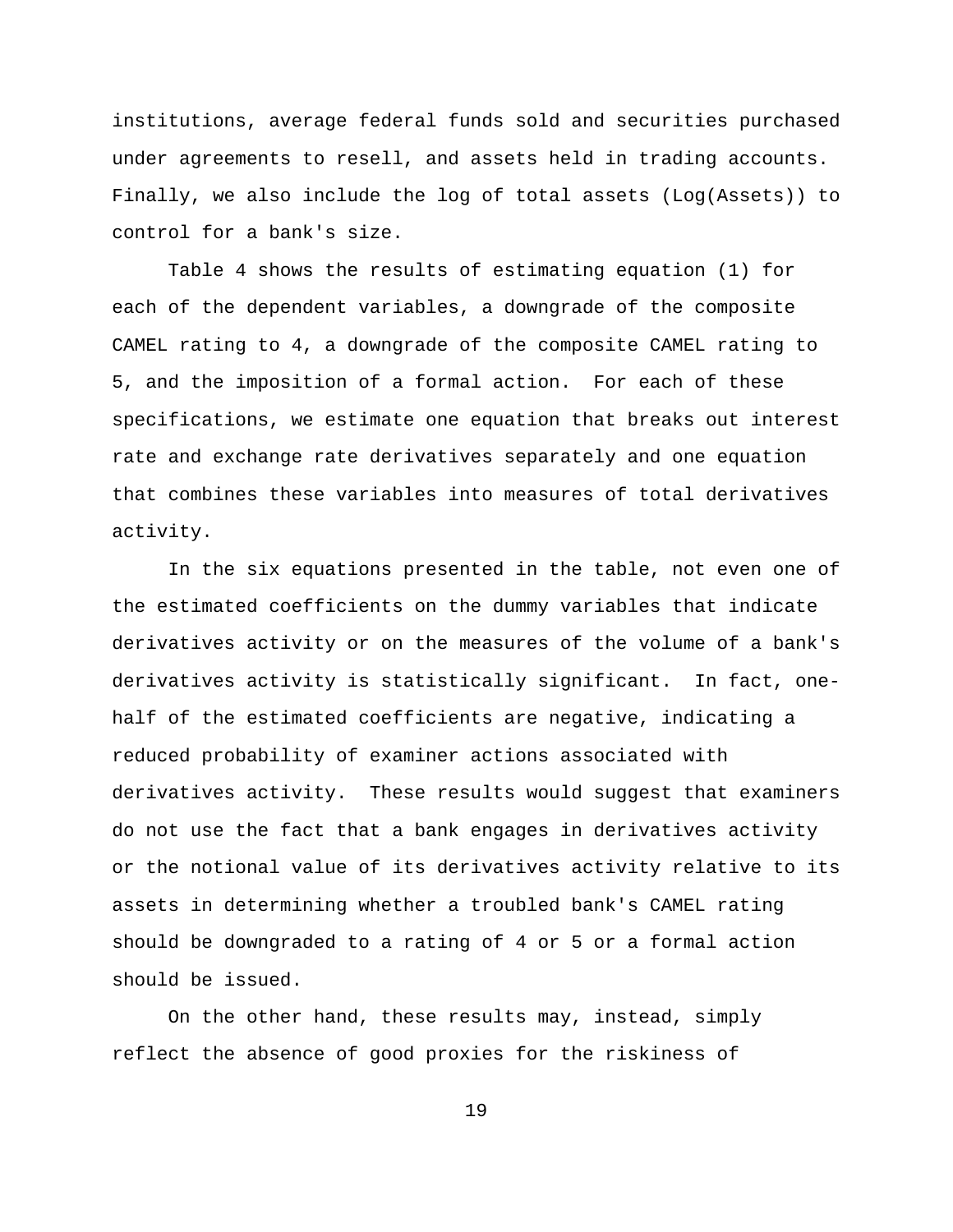derivatives positions based on the rather crude off-site Call Report data. It may be that examiners do fully evaluate, and take into consideration during detailed on-site examinations, the risk embedded in derivatives positions. However, considering the ease with which derivatives positions can be altered without detection during nonexam periods, and given the incentive troubled banks have to take speculative positions to try to recover from their depleted capital positions, the lack of adequate reported data for measuring the riskiness of derivatives positions, and thus overall bank risk, is unsettling.

In contrast to the derivatives variables, a number of the other possible determinants of CAMEL downgrades and the imposition of formal actions do have statistically significant estimated coefficients with the anticipated sign. The risk-based capital ratio has the predicted negative sign in each case and is significant at the 1 percent level in the CAMEL 4 and CAMEL 5 downgrade equations, indicating that the lower the capital ratio, the more likely is a rating downgrade. The lack of a significant coefficient in the formal actions equations may be related to the fact that formal actions frequently are imposed on banks when their capital ratios are still well above minimum requirements (Peek and Rosengren 1996).

Nonperforming loans have the anticipated positive effect, are significant at the 1 percent level in the CAMEL 4 equation, and just miss being significant at the 5 percent level in the formal actions equation. The OREO variable has the predicted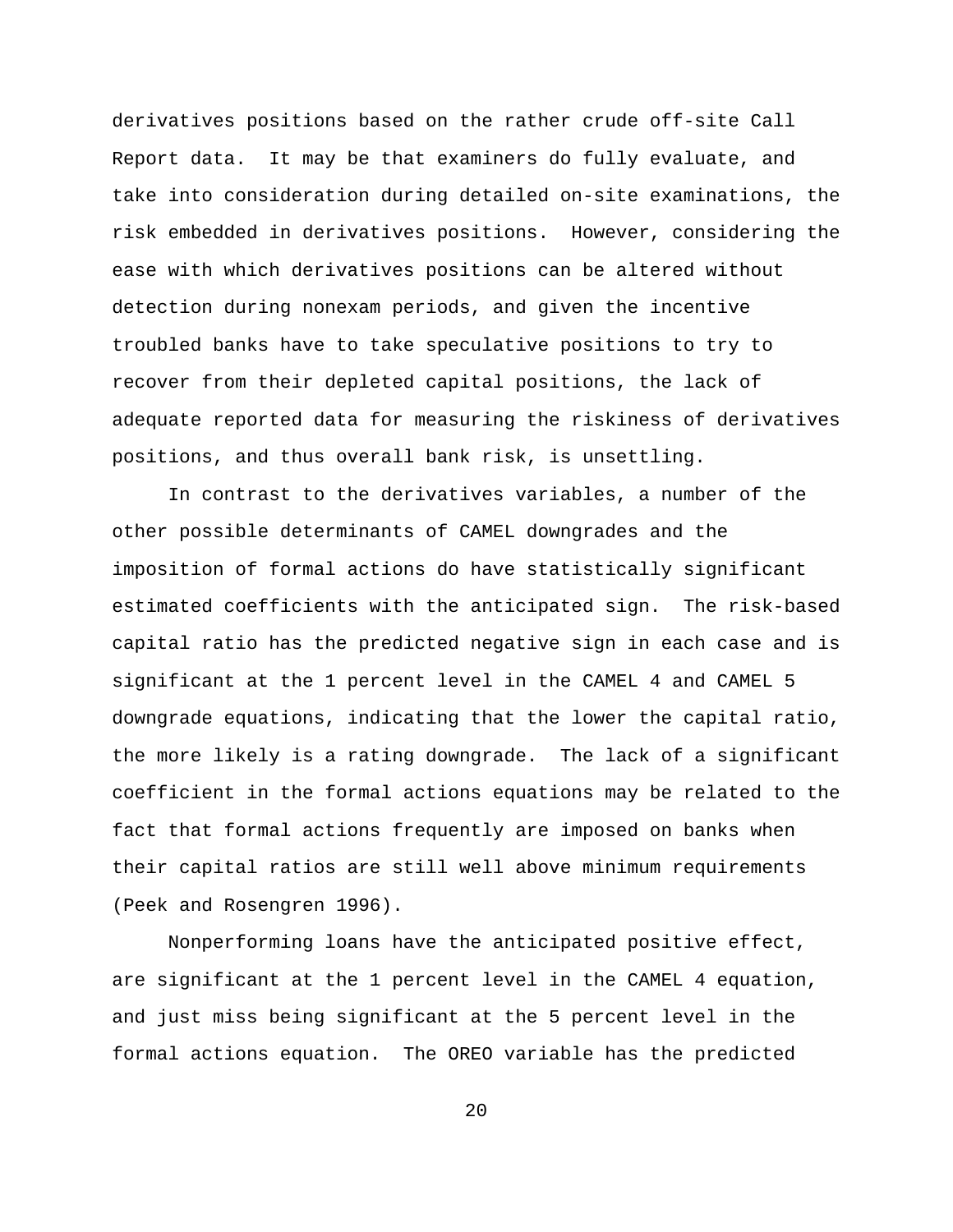positive coefficient and is significant in each of the equations. The three variables measuring portfolio composition have the anticipated positive effect in almost every instance (the CAMEL 5 equations are the exceptions), although the estimated coefficient is significant only for C&I loans in the CAMEL 4 equation.

The estimated coefficients on the GAP variables are each positive (as predicted) and significant at the 1 percent level in the CAMEL 5 downgrade equations, indicating that the GAP variables may be particularly scrutinized at banks in imminent danger of being closed. However, the GAP effects are not significant in the other equations, with the exception of GAP2, which enters with a significant negative coefficient in the CAMEL 4 downgrade equations.

Liquid assets always has a positive estimated coefficient, but is significant only in the CAMEL 4 downgrade equations. The return on assets has the expected negative sign and is highly significant in each equation. Finally, bank size always has a negative effect, but is significant only for the first CAMEL 5 downgrade equation.

Measuring goodness of fit is problematic for logistic models. A standard but arbitrary measure is the percentage correctly predicted, based on a 50 percent threshold (predicted=1 if probability>50 percent; predicted=0 if probability<50 percent). However, if the percentage of observations equal to 1 is substantially less than 50 percent, as is the case here, that threshold can be particularly inappropriate. An alternative but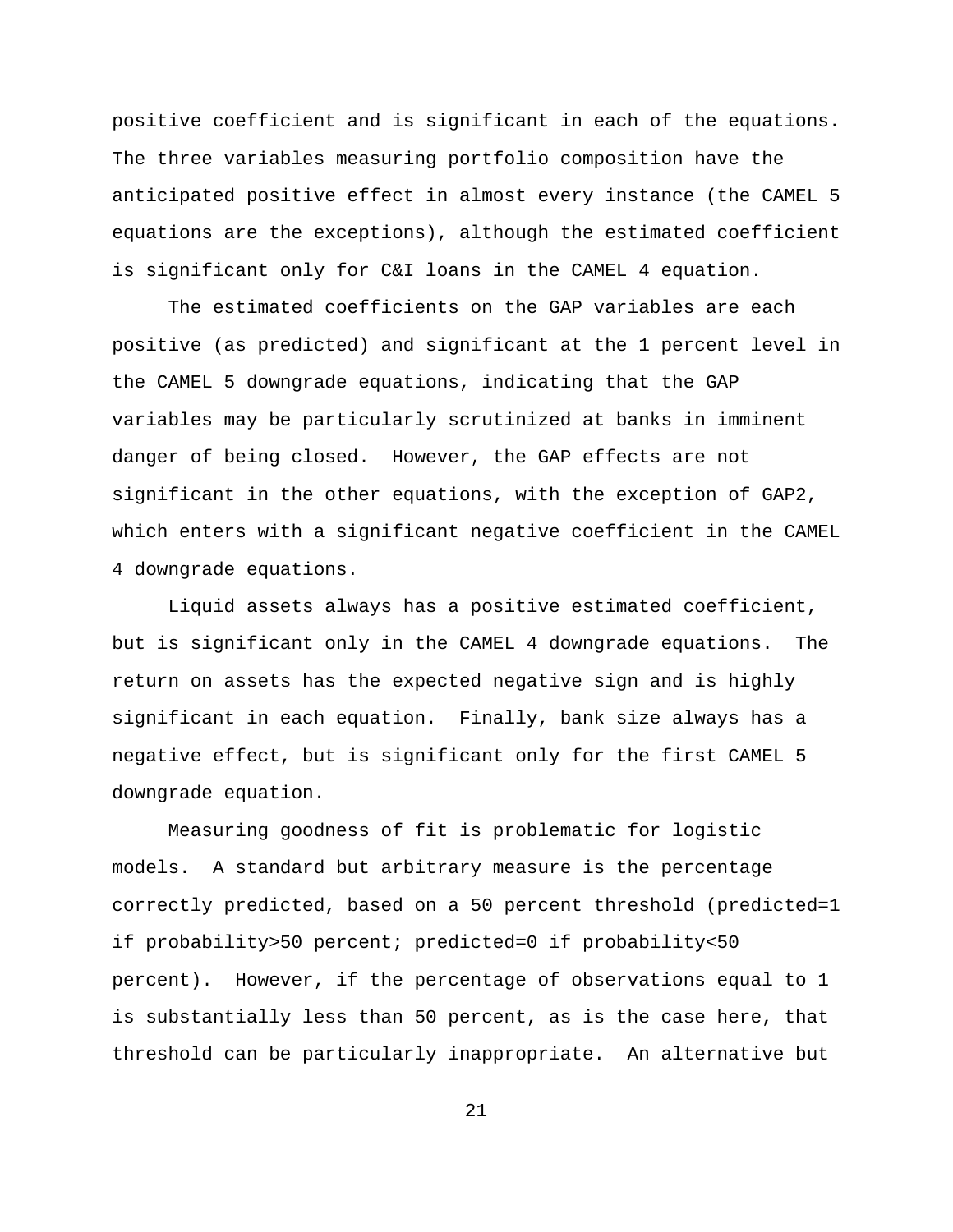still somewhat arbitrary threshold is the actual proportion of observations equal to 1. Still another measure that provides an indication of the ability of the equation to identify the events (here, a CAMEL downgrade or the imposition of a formal action) is a comparison of the mean fitted probability of observations equal to 1 to that for the observations equal to 0.

Table 4 (bottom panels) contains such summary information for each equation. For the CAMEL 4 downgrade equations, the mean fitted probability for those observations with a value of one is more than 25 times that for observations with a value of zero. For the CAMEL 5 downgrade equations, it is more than 100 times that for observations with a value of zero. Thus, these equations do a very good job of distinguishing between downgrade quarters and non-downgrade quarters. While the ratio of the mean fitted probability for those observations with a value of one to that for observations with a value of zero is not nearly as high for the formal action equations, the ratio still has a relatively impressive value of over eight.

Based on a threshold value equal to the actual proportion of observations equal to one, the fit of the CAMEL downgrade equations is quite impressive. Approximately 95 percent of the observations of a downgrade to a CAMEL 4 rating and 99 percent of the observations of a downgrade to a CAMEL 5 rating are correctly predicted. At the same time, only about 7.5 percent and 4 percent of the non-downgrade observations are incorrectly predicted in the CAMEL 4 and CAMEL 5 equations, respectively.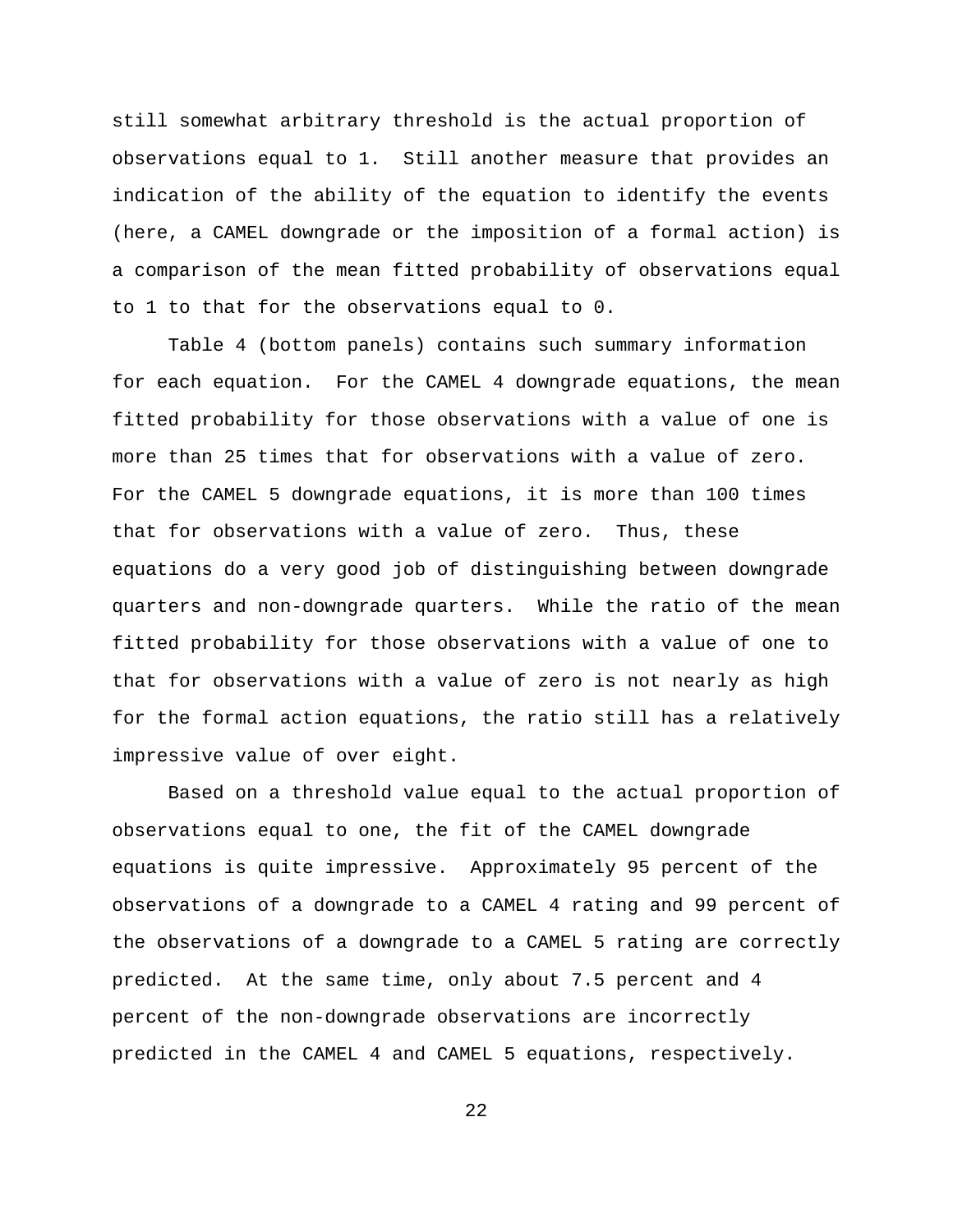For the formal actions equations, 79 percent of the observations of an imposition of a formal action are correctly predicted, with only about 13.5 percent of the non-imposition observations incorrectly predicted.

These equations appear to do a very good job of accounting for the factors that determine CAMEL rating downgrades to 4 or 5 and a reasonably good job of predicting formal actions, even without any significant contribution from variables reflecting the derivatives activity of banks. The evidence indicates that a simple (0,1) measure of whether a bank is engaged in derivatives activity and measures of the notional value of derivatives activity relative to a bank's assets do not appear to play a role in determining CAMEL rating downgrades or the imposition of formal actions. However, our ability to test more interesting hypotheses, such as whether the contribution of a bank's derivatives activity to its overall risk is a factor in supervisory evaluations, is limited by the currently available data. Even so, with so little left to explain in the CAMEL downgrade equations, unless the risk contribution associated with a bank's derivatives activity is highly correlated with other included explanatory variables, it is unlikely to have been an important contributor to supervisory decisions regarding CAMEL downgrades and formal actions.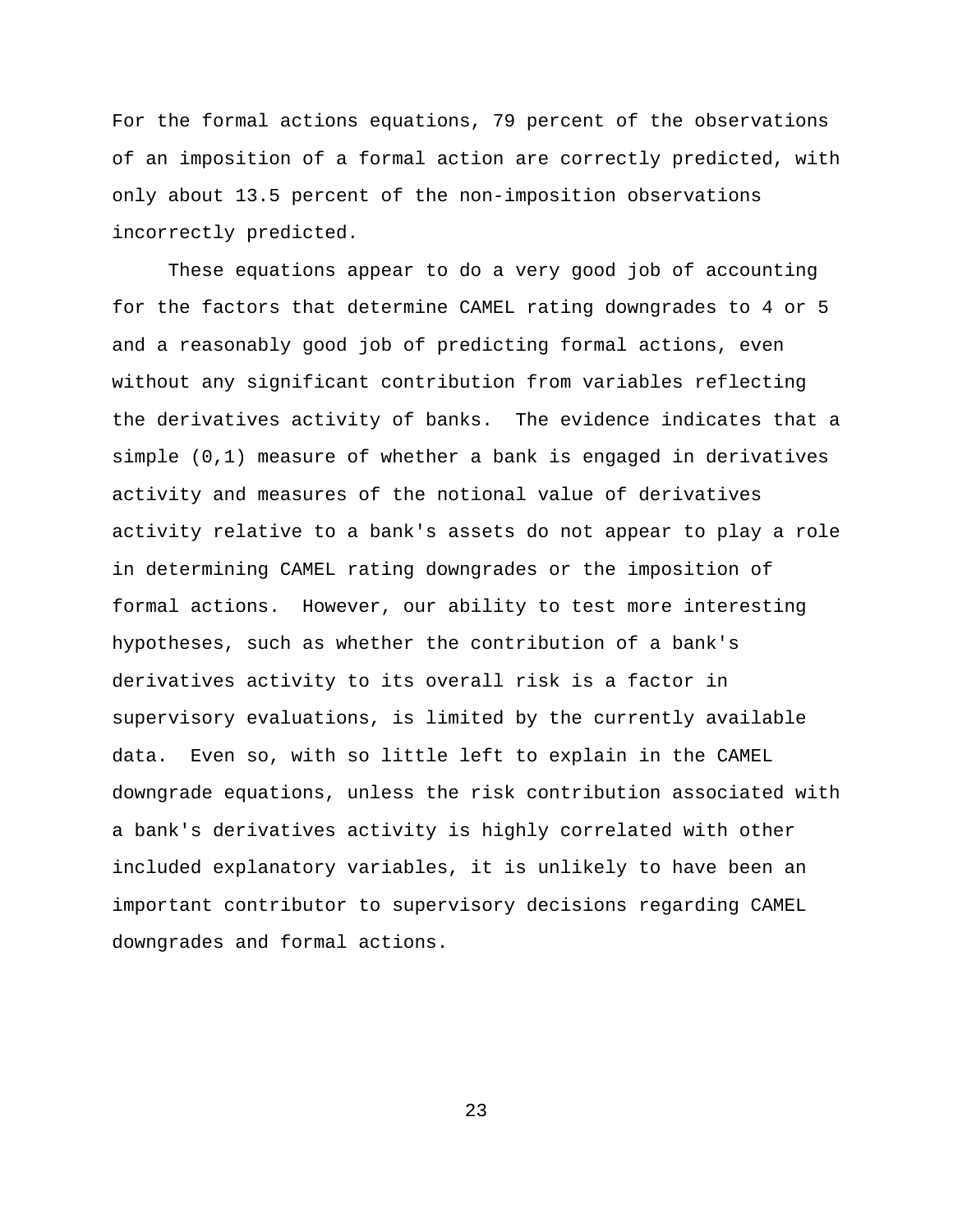## IV. Conclusion

This paper documents that the set of large banks active in the derivatives market includes a relatively high percentage of troubled institutions. Furthermore, a significant fraction of banks heavily involved in derivatives activities were subject to formal regulatory actions during the first half of this decade. Because problem banks have an incentive to take speculative positions, the prevalence of problem banks among those actively engaged in derivatives markets should be of concern to policymakers.

Given that troubled banks have the motive to place second bets and that derivatives provide the means, it is important that such banks not be given the opportunity to do so. However, the lack of comprehensive information on the derivatives positions of banks makes it difficult to monitor the riskiness of derivatives positions, as well as the more important overall risk position of the bank. With only notional values of positions provided in call reports, off-site monitoring of risk is limited. Furthermore, on-site targeted examinations of derivatives activity are relatively infrequent and typically are scheduled well in advance, providing an opportunity for a bank to "window dress" its derivatives positions. Since derivatives positions can be altered quickly to reduce risk exposure in the event of an exam, only those institutions that take large bets and lose are likely to face the regulatory consequences of derivatives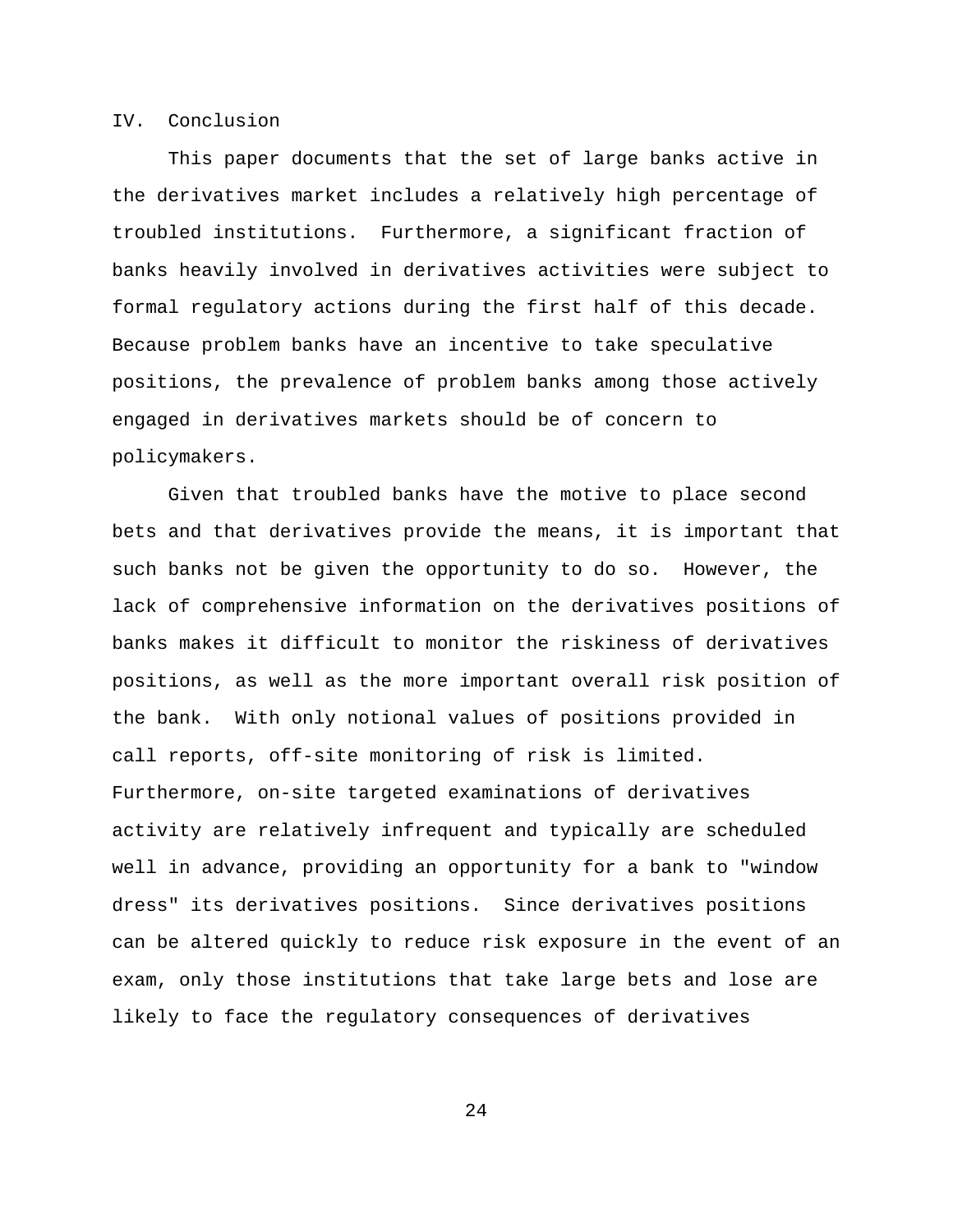speculation. Thus, the opportunity for troubled banks to take unmonitored second bets is very real.

Given the difficulty in monitoring the riskiness of derivatives activity, particularly with currently collected information, one might expect that derivatives activity would be prominently discussed in the formal actions entered into with bank regulators. However, most formal actions do not focus on off-balance-sheet risk, instead concentrating primarily on credit risk problems with loan portfolios. In addition, we find no evidence that derivatives activity is a significant factor in CAMEL downgrades or in regulatory decisions to impose a formal action.

While this finding is consistent with banks not using derivatives to take speculative positions, it could also reflect that banks with the motive, the means, and the opportunity to take speculative positions have yet to experience the type of losses that would attract attention. Given the magnitude of the losses that banks and savings and loans suffered with on-balancesheet items over the past 15 years, the lack of more comprehensive data reporting requirements and more intensive regulatory monitoring of derivatives activities at troubled banks may be setting the stage for our next banking crisis. Derivatives activity is critical at many banks for the effective hedging of risks; however, it is important that bank regulators limit the moral hazard problem that arises from the incentive for troubled banks to use derivatives for speculation.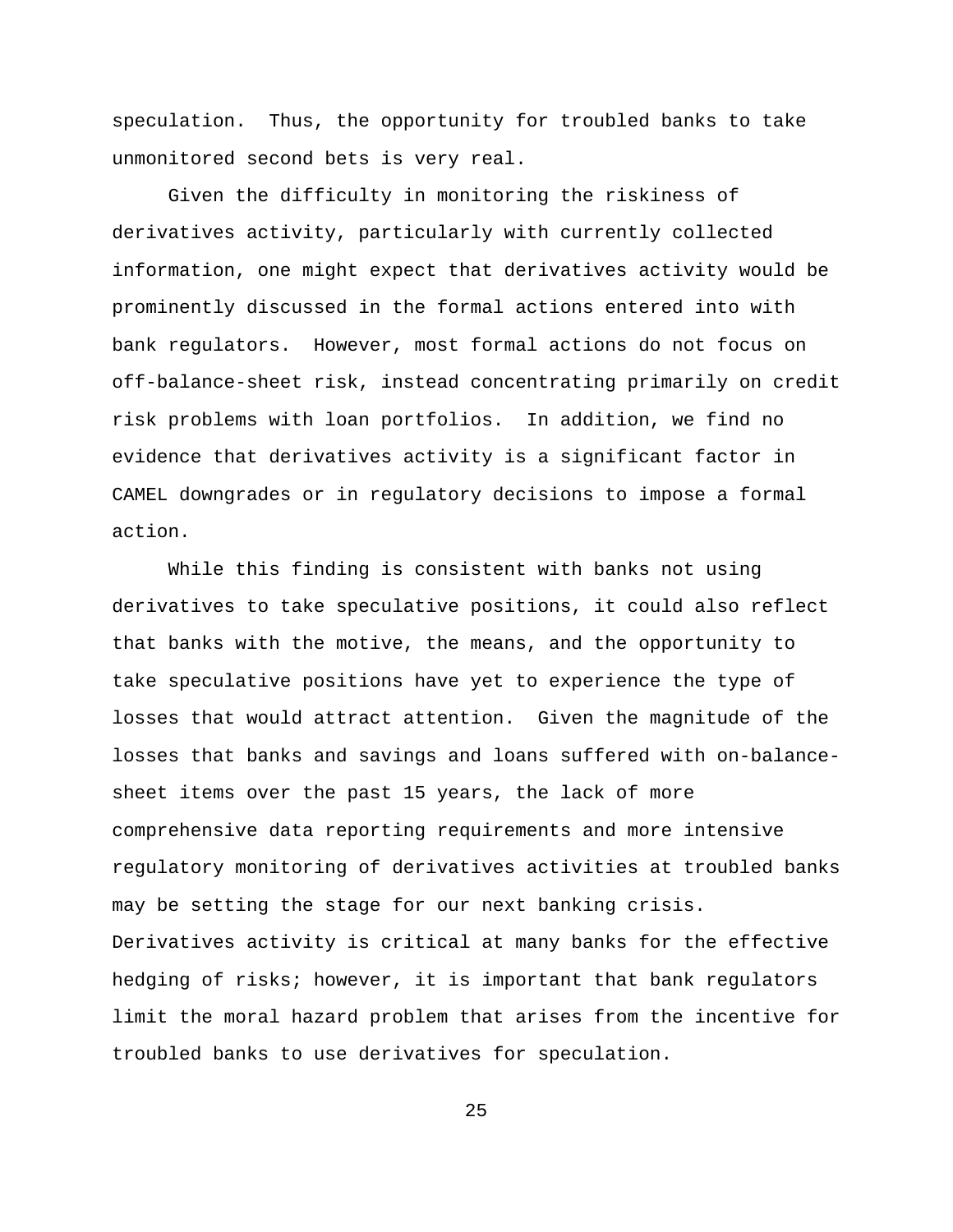Bibliography

- Avery, Robert and Allen Berger. 1991. "Loan Commitments and Bank Risk Exposure." Journal of Banking and Finance 15, pp. 173-192.
- Boyd, John H., and Mark Gertler. 1993. "U.S. Commercial Banking: Trends, Cycles, and Policy." 1993 NBER Macroeconomics Annual, pp. 319-368.
- Gilbert, R. Alton and Sangkyun Park. 1994. "Value of Early Warning Models in Bank Supervision." manuscript.
- Gorton, Gary and Richard Rosen. 1995. "Banks and Derivatives." 1995 NBER Macroeconomics Annual, pp. 299-339.
- Jagtiani, Julapa, Anthony Saunders and Gregory Udell. 1995. "The Effects of Bank Capital Requirements on Bank Off-Balance-Sheet Financial Innovations." Journal of Banking and Finance, 19, pp. 647-658.
- Kim, Sung-Hwa and G. D. Koppenhaver. 1993. "An Empirical Analysis of Bank Interest-Rate Swaps." Journal of Financial Services Research, February, pp. 57-72.
- Koppenhaver, G.D. and Roger D. Stover. 1991. "Standby Letters of Credit and Large Bank Capital: An Empirical Analysis." Journal of Banking and Finance, 15, pp. 315-327.
- Peek, Joe and Eric S. Rosengren. 1995a. "Bank Regulation and the Credit Crunch." Journal of Banking and Finance, 19, pp. 679-692.
	- . 1995b. "Banks and the Availability of Small Business Loans." FRB Boston working paper 95-1, January.

\_\_\_\_\_\_. 1996. "Will Legislated Early Intervention Prevent the Next Banking Crisis?" manuscript, April.

- Simons, Katerina. 1995. "Interest Rate Derivatives and Asset-Liability Management by Commercial Banks." New England Economic Review (January/February), pp. 17-28.
- Sinkey, Joseph F., Jr. 1975. "A Multivariate Statistical Analysis of the Characteristics of Problem Banks." Journal of Finance Vol. 30, March, pp. 208-17.

\_\_\_\_\_\_. 1978. "Identifying 'Problem' Banks: How Do the Banking Authorities Measure a Bank's Risk Exposure?" Journal of Money Credit and Banking, Vol. 10, May, pp. 184-93.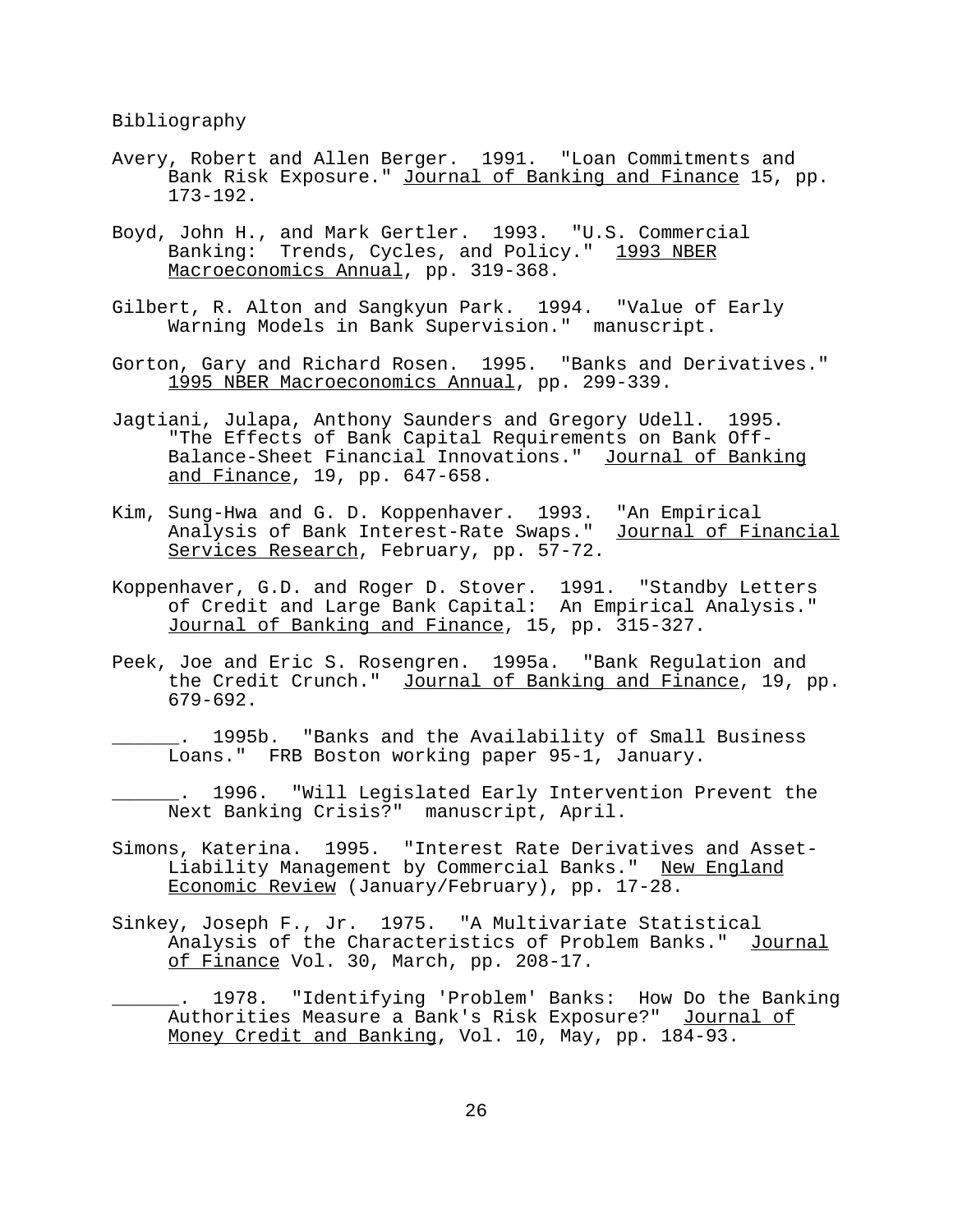- Thomson, James B. 1991. "Predicting Bank Failures in the 1980s." Federal Reserve Bank of Cleveland Economic Review, Vol. 27, No. 1, pp. 9-20.
- Whalen, Gary and James B. Thomson. 1988. "Using Financial Data to Identify Changes in Bank Condition." Federal Reserve Bank of Cleveland Economic Review, Vol. 24, No. 2, pp.  $17-26$ .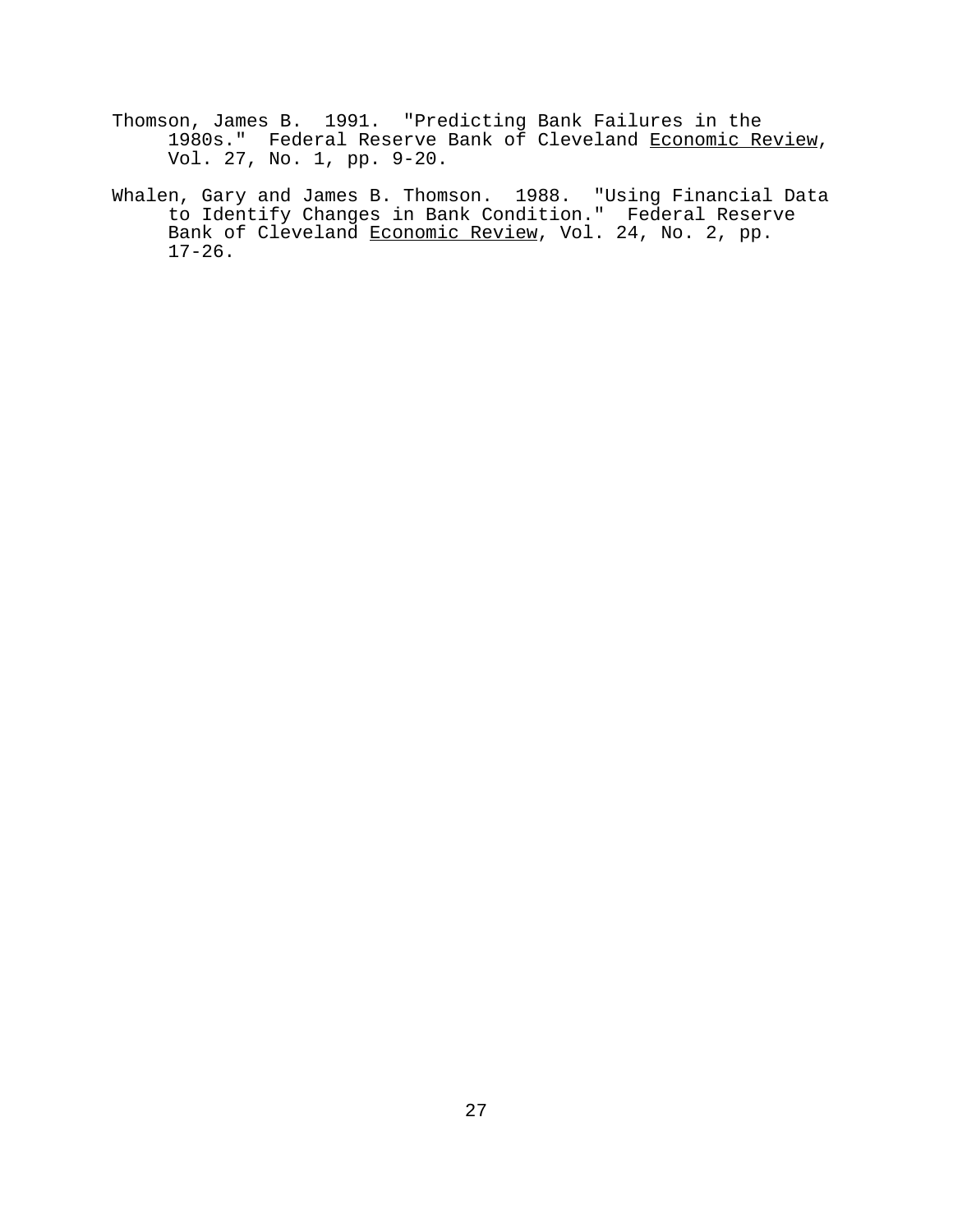#### Endnotes

1. Regulators also use informal agreements, such as the memorandum of understanding (MOU). MOUs are agreements between bank supervisors and a bank detailing actions to improve deficiencies in the bank's operations. The MOU offers suggestions likely to be discussed at the end of any full exam, but serves to emphasize that the findings during the exam were not satisfactory. The MOU generally is not made public and is not legally enforceable, so it emphasizes the need for changes by bank management without the potential penalties and attention generated by more serious actions. Because MOUs are not publicly available, we base our analysis of supervisory intervention on formal regulatory actions.

2. Bank supervisors rate the financial condition of a bank considering the capital adequacy, asset quality, management quality, earnings potential, and liquidity of the institution (CAMEL). Each component is evaluated on a scale from 1 to 5, with 1 being the highest rating and 5 the lowest. The composite CAMEL rating, which also ranges from 1 to 5, provides an assessment by examiners of the overall strength of a banking institution. Banks with a composite rating of 1 (sound in every respect, flawless performance) and 2 (fundamentally sound, only minor correctable weaknesses in performance) are resistant to external economic and financial disturbances and are not likely to be constrained by regulatory oversight. As a bank's composite rating falls to 3 (remote probability of failure, flawed performance), 4 (potential of failure, performance could impair viability), or 5 (high probability of failure, critically deficient performance), the supervisor's assessment of the likelihood of failure increases.

3. The standard practice of the Federal Deposit Insurance Corporation (FDIC) is to date examinations (which are reported in the formal actions) as of the beginning of the exam. The Office of the Comptroller of the Currency (OCC), on the other hand, typically reports "as of" dates that refer to the date of financial data used in the report, often the end-of-quarter call report date immediately preceding the start of the exam. Consequently, when the OCC exam date is the last day of a quarter, we denote the subsequent quarter in which the exam began as the exam quarter.

According to discussions with examiners, banks normally will know they are likely to receive a formal action at the beginning of the exam, although the actual formal action is often not signed for several months or even quarters after the completion of the exam. Furthermore, many of the provisions of the formal action that are time dependent are dated as of the commencement of the exam. Finally, Peek and Rosengren (1995b) have found that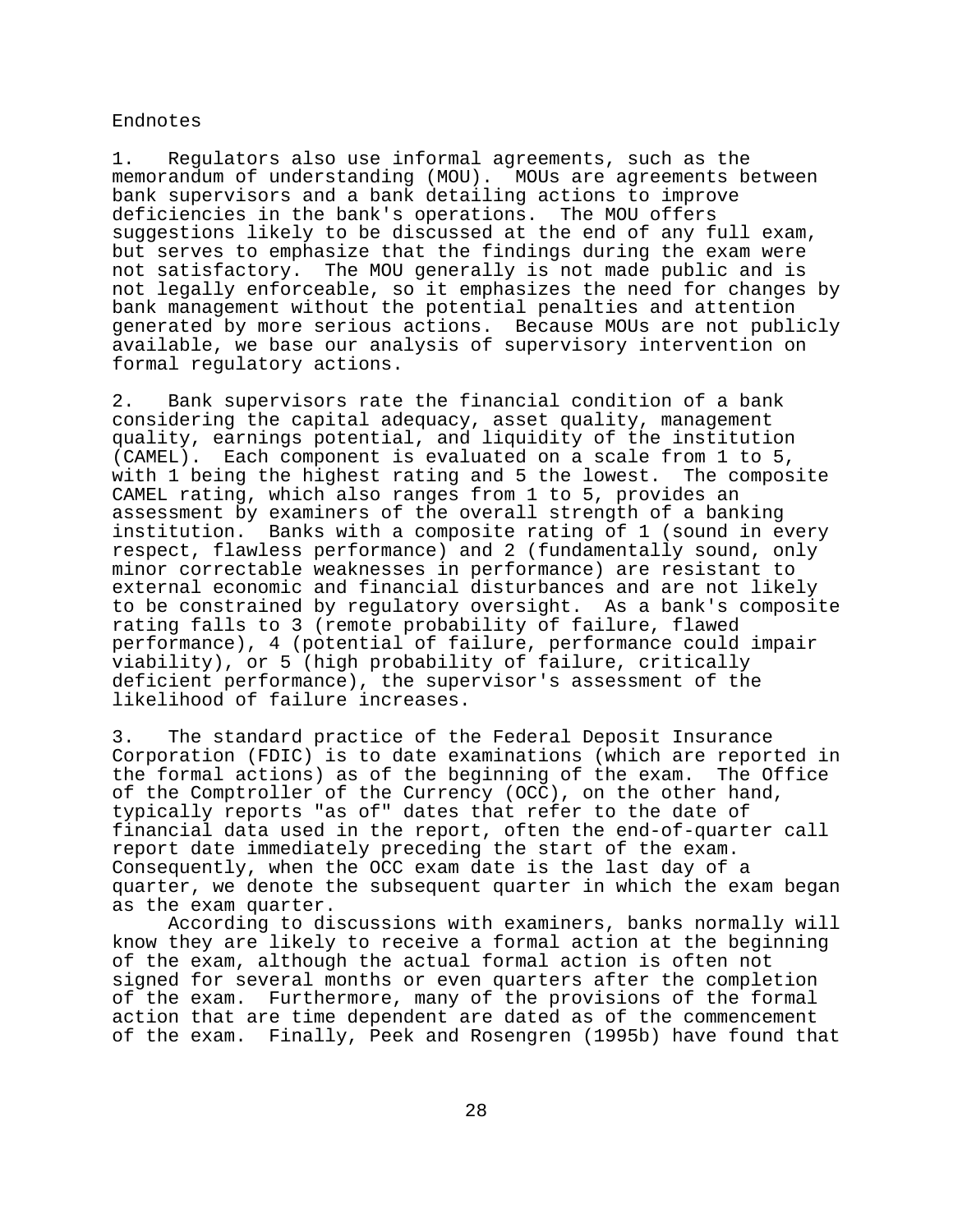bank behavioral responses, such as declines in lending, occur discretely in the quarter in which the exam resulting in the formal action is initiated, consistent with this dating practice.

4. Therefore, with multiple downgrades we use only the first observation. For example, if the quarterly CAMEL pattern was 3, 4, 3, 4, the last two observations would be dropped and the second quarter in the sequence would have a value of 1, representing the first quarter the bank had been downgraded to a CAMEL 4 rating. There were only two such instances for CAMEL 4 downgrades and only one bank with a multiple downgrade to a CAMEL 5 rating.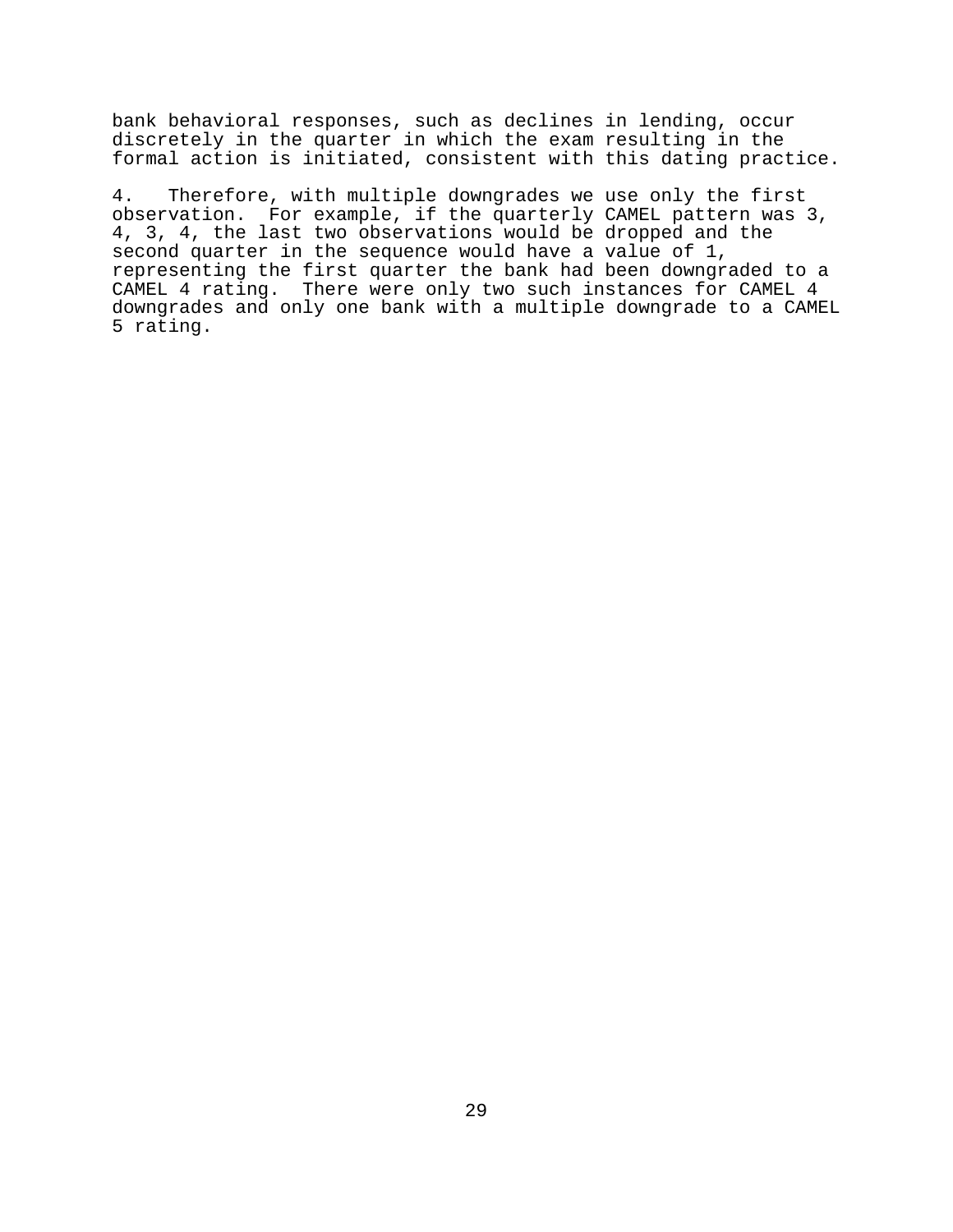|                |                                  | Notional Value of<br><b>Exchange Rate</b> | <b>Total Assets</b> | <b>Exchange Rate</b><br>Derivatives as a |
|----------------|----------------------------------|-------------------------------------------|---------------------|------------------------------------------|
|                | Bank                             | Derivatives(\$000)                        | $(\$000)$           | Percent of Assets                        |
| $\mathbf{1}$   | Citibank NA                      | 767414000                                 | 166755000           | 460                                      |
| 2              | <b>Chemical Bank</b>             | 452312000                                 | 48859000            | 926                                      |
| 3              | Chase Manhattan Bank NA          | 435063799                                 | 84136740            | 517                                      |
| 4              | <b>Bankers TC</b>                | 315641000                                 | 61861000            | 510                                      |
| 5              | Morgan Guaranty TC of New York   | 300159214                                 | 70725390            | 424                                      |
| 6              | First NB Chicago                 | 240835639                                 | 37860975            | 636                                      |
| $\overline{7}$ | <b>Security Pacific NB</b>       | 184038912                                 | 56892197            | 323                                      |
| 8              | <b>Bank of America NT&amp;SA</b> | 181075000                                 | 88306000            | 205                                      |
| 9              | Manufacturers Hanover TC         | 177557000                                 | 53743000            | 330                                      |
| 10             | <b>Bank of New York</b>          | 48921139                                  | 45649665            | 107                                      |
| 11             | <b>Continental Bank NA</b>       | 45452522                                  | 28806971            | 158                                      |
| 12             | First NB of Boston               | 45196829                                  | 29766120            | 152                                      |
| 13             | First Interstate Bank California | 29932525                                  | 21109924            | 142                                      |
| 14             | Mellon Bank NA                   | 19509386                                  | 22471589            | 87                                       |
| 15             | Bank of New England NA           | 16629663                                  | 15242326            | 109                                      |
| 16             | <b>Connecticut National Bank</b> | 10838903                                  | 11290688            | 96                                       |
| 17             | State Street Bank & TC           | 5698578                                   | 10480109            | 54                                       |
| 18             | First Union NB North Carolina    | 5065585                                   | 17867156            | 28                                       |
| 19             | National Bank of Detroit         | 3471105                                   | 17017439            | 20                                       |
| 20             | Shawmut Bank NA                  | 2861037                                   | 8398461             | 34                                       |
| 21             | <b>NCNB NB</b> of North Carolina | 2659760                                   | 21513199            | 12                                       |
| 22             | <b>First Interstate Bank</b>     | 2302671                                   | 855765              | 269                                      |
| 23             | <b>First Bank NA</b>             | 2252677                                   | 12110899            | 19                                       |
| 24             | Signet Bank Virgina              | 1710880                                   | 8866948             | 19                                       |
| 25             | Maryland NB                      | 1674139                                   | 10827063            | 15                                       |

Table 1 Top 25 U.S. Banks Based on Notional Value of Exchange Rate Derivatives, 1990:I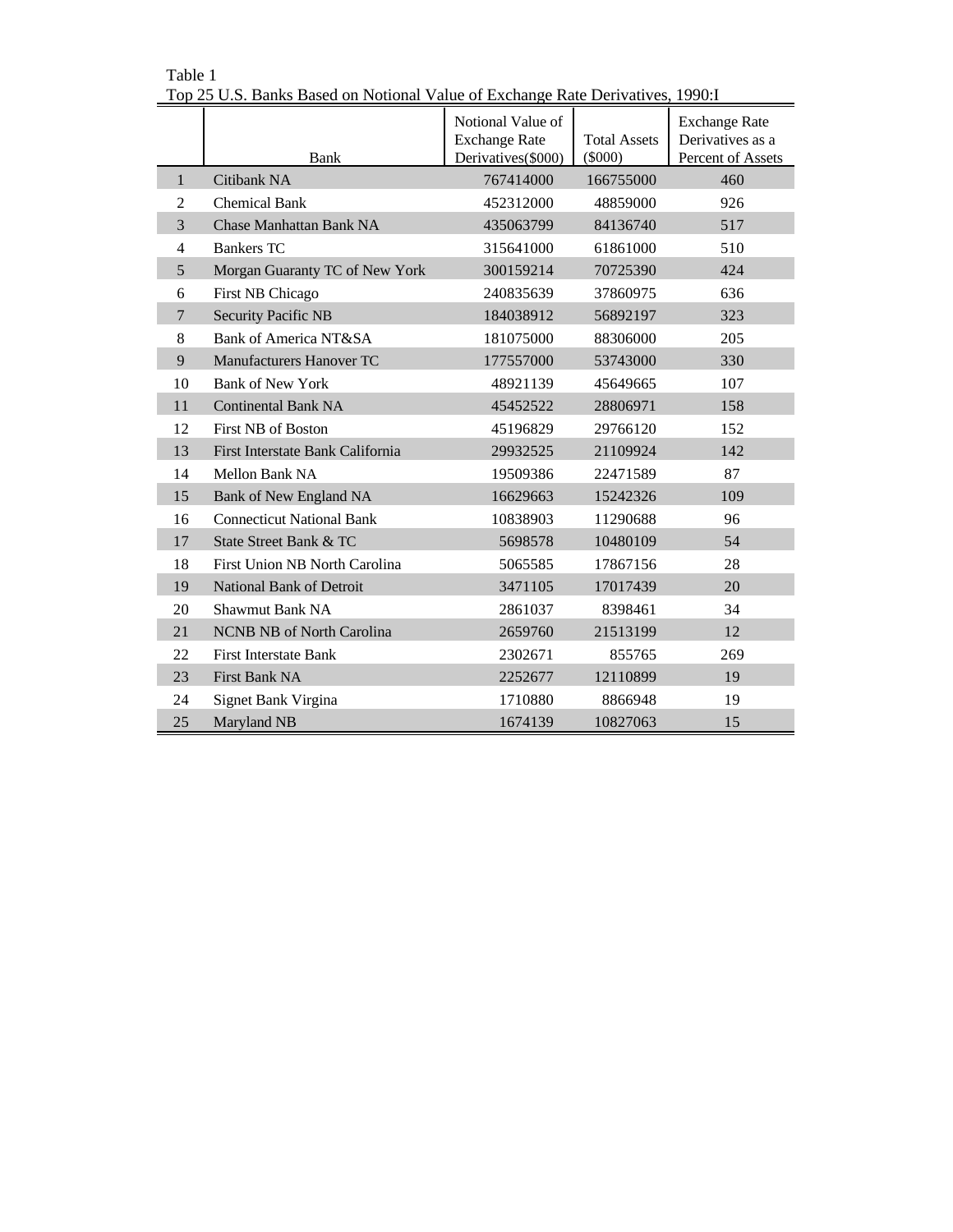|                |                                  | Notional Value of<br><b>Interest Rate</b> | <b>Total Assets</b> | <b>Interest Rate</b><br>Derivatives as a |
|----------------|----------------------------------|-------------------------------------------|---------------------|------------------------------------------|
|                | Bank                             | Derivatives(\$000)                        | $(\$000)$           | Percent of Assets                        |
| $\mathbf{1}$   | Citibank NA                      | 432796000                                 | 166755000           | 260                                      |
| $\overline{2}$ | <b>Chemical Bank</b>             | 387576000                                 | 48859000            | 793                                      |
| 3              | Chase Manhattan Bank NA          | 335925904                                 | 84136740            | 399                                      |
| 4              | <b>Bankers TC</b>                | 291124000                                 | 61861000            | 471                                      |
| 5              | Morgan Guaranty TC of New York   | 290130372                                 | 70725390            | 410                                      |
| 6              | <b>Security Pacific NB</b>       | 163536298                                 | 56892197            | 287                                      |
| $\overline{7}$ | Manufacturers Hanover TC         | 143979000                                 | 53743000            | 268                                      |
| $8\,$          | First NB of Chicago              | 109990269                                 | 37860975            | 291                                      |
| 9              | Bank of America NT&SA            | 90392000                                  | 88306000            | 102                                      |
| 10             | <b>Continental Bank NA</b>       | 82050362                                  | 28806971            | 285                                      |
| 11             | First NB of Boston               | 54357134                                  | 29766120            | 183                                      |
| 12             | First Interstate Bank California | 49935262                                  | 21109924            | 237                                      |
| 13             | <b>Bank of New York</b>          | 35556245                                  | 45649665            | 78                                       |
| 14             | <b>First Interstate Bank</b>     | 15196590                                  | 855765              | 1776                                     |
| 15             | Wells Fargo Bank NA              | 13729500                                  | 47016293            | 29                                       |
| 16             | Mellon Bank NA                   | 12789002                                  | 22471589            | 57                                       |
| 17             | <b>Seattle-First NB</b>          | 12501567                                  | 12264707            | 102                                      |
| 18             | Bank of New England NA           | 8707773                                   | 15242326            | 57                                       |
| 19             | <b>First Bank NA</b>             | 7819591                                   | 12110899            | 65                                       |
| 20             | <b>NCNB NB</b> of North Carolina | 7483750                                   | 21513199            | 35                                       |
| 21             | <b>Bank One Columbus NA</b>      | 6190589                                   | 4188639             | 148                                      |
| 22             | Maryland NB                      | 5837089                                   | 10827063            | 54                                       |
| 23             | Philadelphia NB                  | 5718820                                   | 9770852             | 59                                       |
| 24             | Signet Bank Virgina              | 4917466                                   | 8866948             | 55                                       |
| 25             | <b>Ameritrust Company NA</b>     | 4472657                                   | 8347034             | 54                                       |

Table 2 Top 25 U.S. Banks Based on Notional Value of Interest Rate Derivatives, 1990:I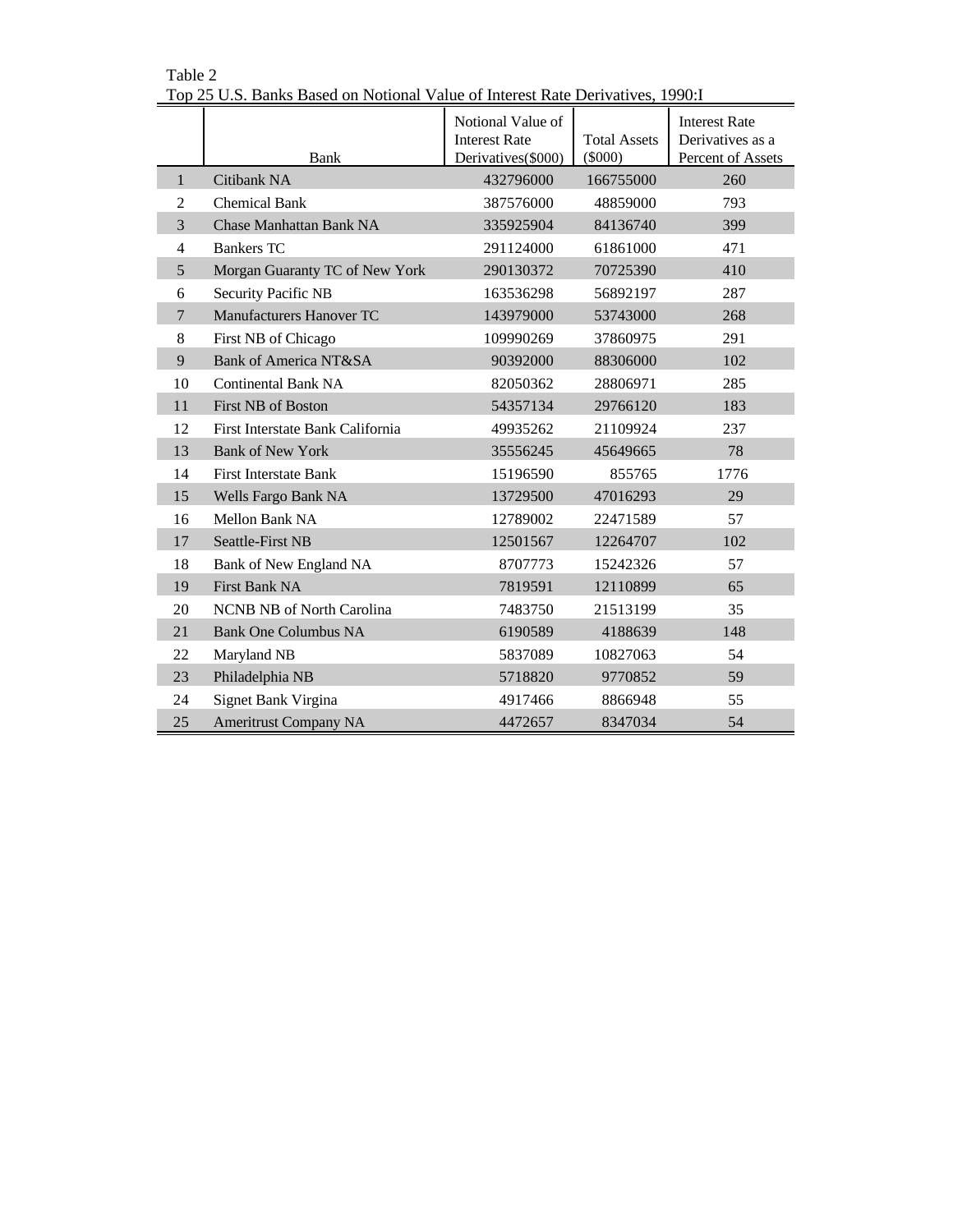|                                                                                                                                                   | J                  |        |        | )       |                                                       |                     |                  |
|---------------------------------------------------------------------------------------------------------------------------------------------------|--------------------|--------|--------|---------|-------------------------------------------------------|---------------------|------------------|
|                                                                                                                                                   |                    |        |        |         | Share (Percent) <sup>a</sup>                          |                     |                  |
| Derivatives/Assets <sup>b</sup><br>Average Ratio of                                                                                               | of Banks<br>Number | RBC<8% | RBC<9% | RBC<10% | Nonperforming Loans ${_{>}}\text{5\%}$<br>Total Loans | CAMEL<br>$4$ or $5$ | Formal<br>Action |
| No Derivatives                                                                                                                                    | 365                | 20.82  | 28.22  | 39.18   | 37.53                                                 | 23.83               | 17.26            |
| 0% <derivatives<5%< td=""><td>306</td><td>25.49</td><td>38.89</td><td>59.15</td><td>30.72</td><td>23.52</td><td>16.34</td></derivatives<5%<>      | 306                | 25.49  | 38.89  | 59.15   | 30.72                                                 | 23.52               | 16.34            |
| 5% <derivatives<10%< td=""><td>63</td><td>34.92</td><td>57.14</td><td>76.19</td><td>44.44</td><td>28.57</td><td>14.29</td></derivatives<10%<>     | 63                 | 34.92  | 57.14  | 76.19   | 44.44                                                 | 28.57               | 14.29            |
| 10% <derivatives<100%< td=""><td>139</td><td>30.22</td><td>53.24</td><td>73.38</td><td>35.97</td><td>22.30</td><td>17.27</td></derivatives<100%<> | 139                | 30.22  | 53.24  | 73.38   | 35.97                                                 | 22.30               | 17.27            |
| >100%                                                                                                                                             | $\overline{24}$    | 54.17  | 79.17  | 91.67   | 50.00                                                 | 20.83               | 16.67            |
| All Banks                                                                                                                                         | 897                | 25.75  | 39.13  | 55.30   | 35.79                                                 | 23.74               | 16.72            |
|                                                                                                                                                   |                    |        |        |         |                                                       |                     |                  |

Measures of Financial Health for Large Banks, Grouped According to Derivatives Exposure Measures of Financial Health for Large Banks, Grouped According to Derivatives Exposure

Table 3

<sup>a</sup> Measured at any time during 1990:I to 1994:IV period.  $^{\text{a}}$  Measured at any time during 1990:I to 1994:IV period.

<sup>b</sup> Derivatives/Assets measured as average of quarterly values during the 1990:1 to 1994:II period.  $^{\rm b}$  Derivatives/Assets measured as average of quarterly values during the 1990:1 to 1994:II period.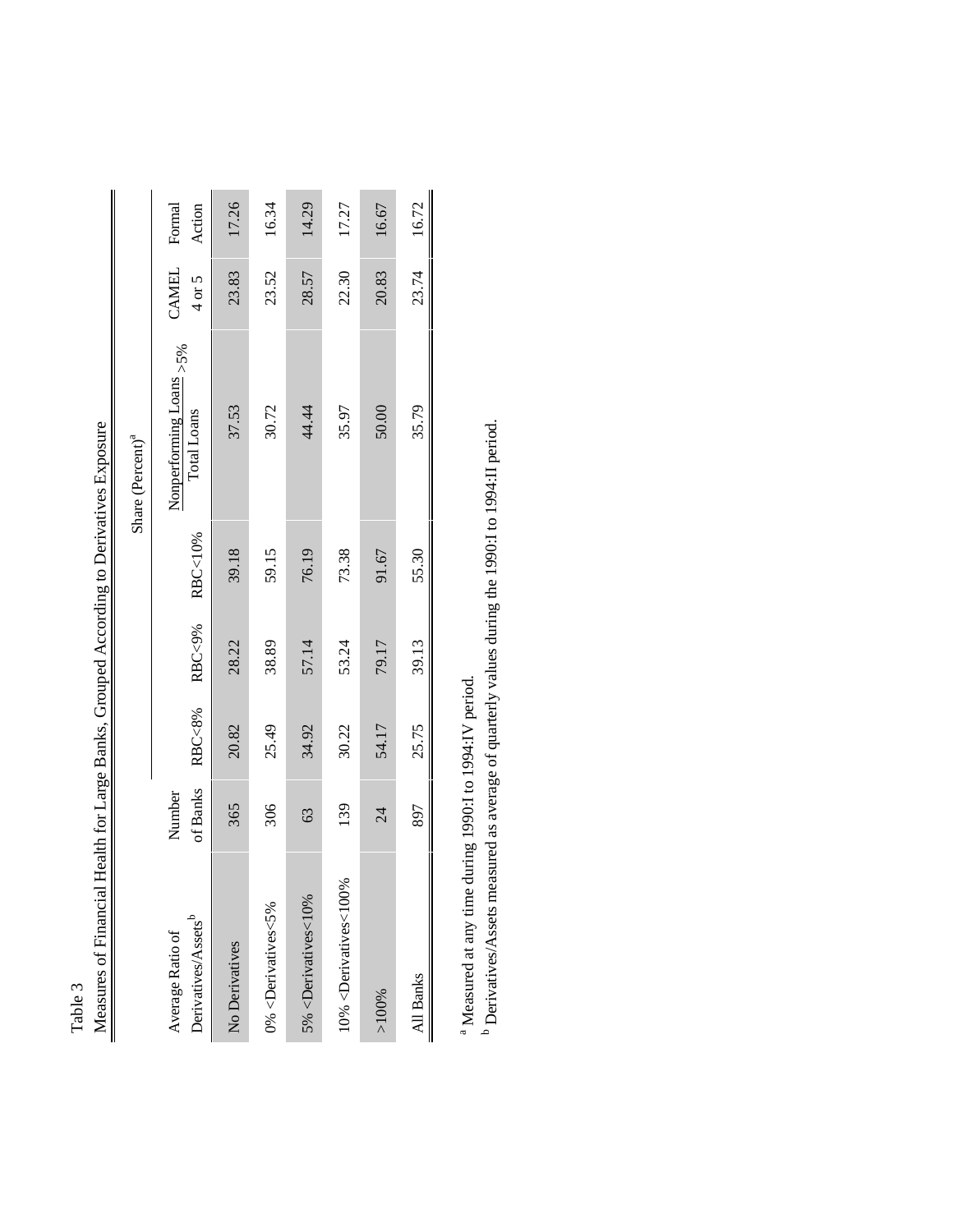|                                     | CAMEL 4 Downgrade    |                      | CAMEL 5 Downgrade    |                      |                    | Formal Action      |
|-------------------------------------|----------------------|----------------------|----------------------|----------------------|--------------------|--------------------|
| Constant                            | (0.18)<br>0.572      | $-1.678$<br>(0.60)   | 10.993*<br>(2.00)    | (1.67)<br>8.310      | $-2.379$<br>(0.95) | $-2.290$<br>(0.99) |
| Exchange rate dummy                 | (1.21)<br>0.543      |                      | (1.69)<br>1.340      |                      | 0.086<br>(0.23)    |                    |
| Exchange rate derivatives<br>Assets | $-0.003$<br>(1.43)   |                      | $-0.028$<br>(0.60)   |                      | (0.51)<br>0.003    |                    |
| Interest rate dummy                 | $-0.366$<br>(1.08)   |                      | (0.85)<br>0.531      |                      | $-0.502$<br>(1.61) |                    |
| Interest rate derivatives<br>Assets | 0.002<br>(1.22)      |                      | 0.009<br>(1.18)      |                      | $-0.004$<br>(0.55) |                    |
| Total derivatives dummy             |                      | $-0.372$<br>(1.08)   |                      | (1.16)<br>0.715      |                    | $-0.246$<br>(0.82) |
| Total derivatives<br>Assets         |                      | $-0.001$<br>(1.01)   |                      | $-0.001$<br>(0.16)   |                    | (0.30)<br>0.000    |
| Risk-Based Capital Ratio            | $-0.313**$<br>(4.52) | $-0.305**$<br>(4.38) | $-1.128**$<br>(6.42) | $-1.103**$<br>(6.40) | $-0.057$<br>(1.40) | $-0.054$<br>(1.33) |
| <b>Loan Loss Reserves</b><br>Assets | (0.34)<br>0.059      | (0.246)<br>0.043     | (0.33)<br>0.078      | (0.29)<br>0.066      | (1.19)<br>0.172    | 0.150<br>(1.05)    |
| Nonperforming Loans<br>Assets       | $0.392**$<br>(3.91)  | $0.391***$<br>(3.93) | (0.58)<br>0.064      | (0.53)<br>0.058      | (1.94)<br>0.126    | (1.93)<br>0.125    |
| OREO<br>Assets                      | $0.65$ 5**<br>(6.10) | $0.656**$<br>(6.18)  | $0.733**$<br>(5.86)  | 0.729**<br>(5.92)    | $0.124*$<br>(2.00) | $0.131*$<br>(2.11) |
| C&I Loans<br>Assets                 | $0.039*$<br>(2.01)   | $0.044*$<br>(2.31)   | $-0.005$<br>(0.14)   | (0.41)<br>0.013      | (1.45)<br>0.023    | (1.40)<br>0.021    |

Table 4  $\frac{\text{Table 4}}{\text{Factors} \text{ Affecting CAMEL} \text{Downgrades and the Imposition of Formal Actions}}$ Factors Affecting CAMEL Downgrades and the Imposition of Formal Actions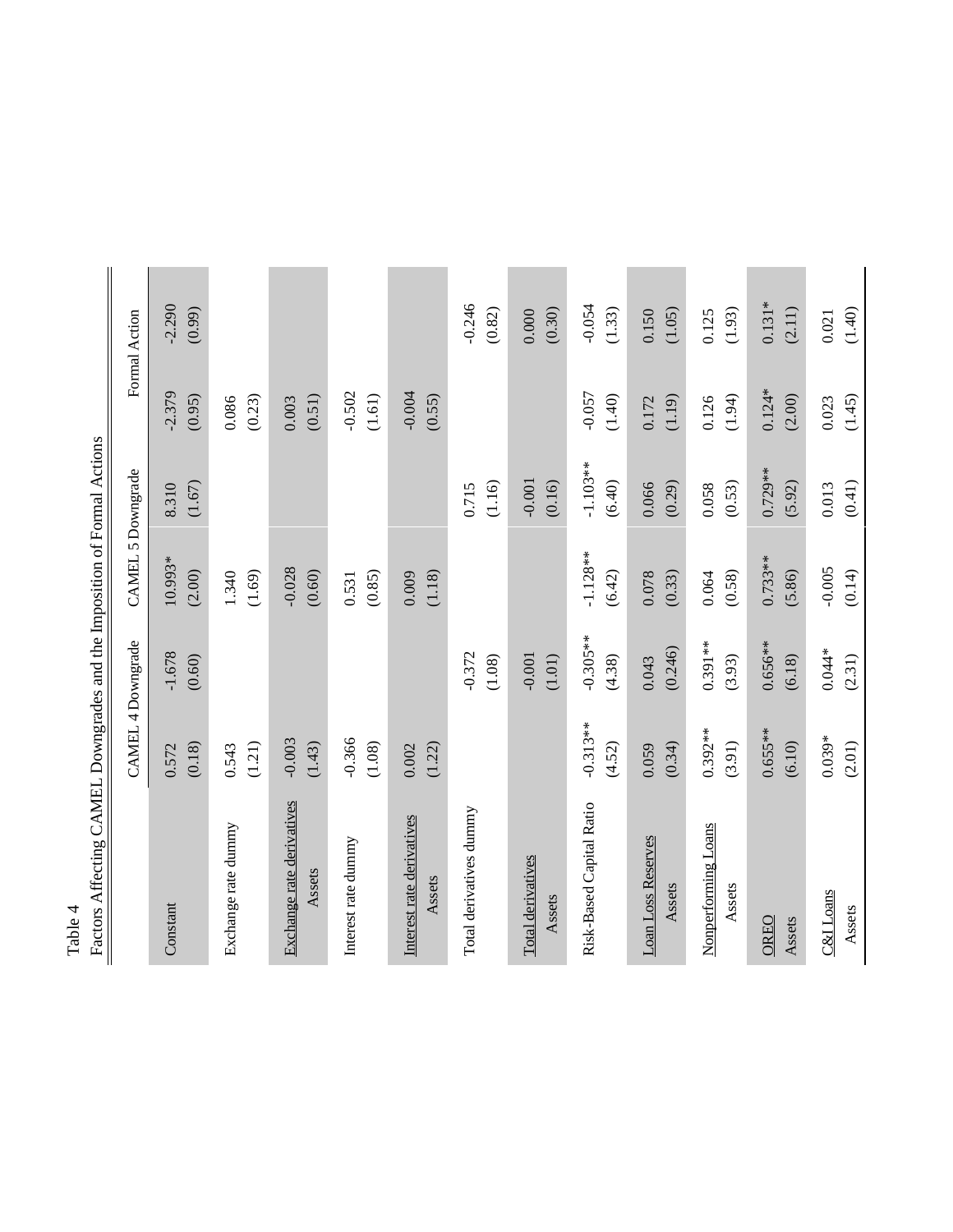| <b>Commercial RE Loans</b> | (1.50)     | (1.48)            | (0.80)     | (0.55)            | (0.39)     | (0.56)        |
|----------------------------|------------|-------------------|------------|-------------------|------------|---------------|
| Assets                     | 0.037      | 0.036             | 0.030      | 0.020             | 0.008      | 0.011         |
| <b>Construction Loans</b>  | (1.22)     | (1.08)            | $-0.064$   | $-0.070$          | (1.44)     | (1.59)        |
| Assets                     | 0.032      | 0.028             | (1.04)     | (1.16)            | 0.036      | 0.040         |
| GAPI                       | $-0.037$   | $-0.038$          | $0.140**$  | $0.138**$         | $-0.001$   | $-0.001$      |
|                            | (1.43)     | (1.42)            | (3.85)     | (3.76)            | (0.05)     | (0.04)        |
| GAP <sub>2</sub>           | $-0.073*$  | $-0.077*$         | $0.138***$ | $0.131***$        | (0.39)     | (0.39)        |
|                            | (2.44)     | (2.52)            | (3.22)     | (3.10)            | 0.009      | 0.009         |
| GAP3                       | $-0.041$   | $-0.043$          | $0.146**$  | $0.137***$        | $-0.003$   | $-0.002$      |
|                            | (1.38)     | (1.47)            | (3.01)     | (2.90)            | (0.15)     | (0.10)        |
| GAP4                       | $-0.051$   | $-0.053$          | $0.185***$ | $0.182***$        | $-0.021$   | $-0.022$      |
|                            | (1.52)     | (1.57)            | (3.76)     | (3.72)            | (0.85)     | (0.88)        |
| CONTINUED<br>Table 4       |            |                   |            |                   |            |               |
|                            |            | CAMEL 4 Downgrade |            | CAMEL 5 Downgrade |            | Formal Action |
| <b>Brokered Deposits</b>   | $-0.004$   | $-0.004$          | (1.22)     | (1.30)            | (1.58)     | (1.41)        |
| Assets                     | (0.09)     | (0.09)            | 0.071      | 0.074             | 0.052      | 0.046         |
| <b>Liquid Assets</b>       | 0.049**    | $0.048**$         | $(1.01)$   | (1.03)            | (0.86)     | (0.94)        |
| Assets                     | (3.18)     | (3.16)            | 0.039      | 0.039             | 0.011      | 0.012         |
| Return on Assets           | $-1.556**$ | $-1.542***$       | $-0.741**$ | $-0.683**$        | $-0.855**$ | $-0.863**$    |
|                            | (7.08)     | (7.03)            | (3.12)     | (3.00)            | (5.11)     | (5.15)        |
| Log (Assets)               | $-0.254$   | $-0.085$          | $-0.753*$  | $-0.551$          | $-0.100$   | $-0.115$      |
|                            | (1.28)     | (0.50)            | (2.13)     | (1.74)            | (0.60)     | (0.76)        |
| Log Likelihood             | $-210.45$  | 211.66            | $-75.07$   | 76.71             | $-324.33$  | 325.80        |
| Observations               | 2691       | 2691              | 3091       | 3091              | 2831       | 2831          |
| Observations=1             | 138        | 138               | 69         | 69                | 105        | 105           |